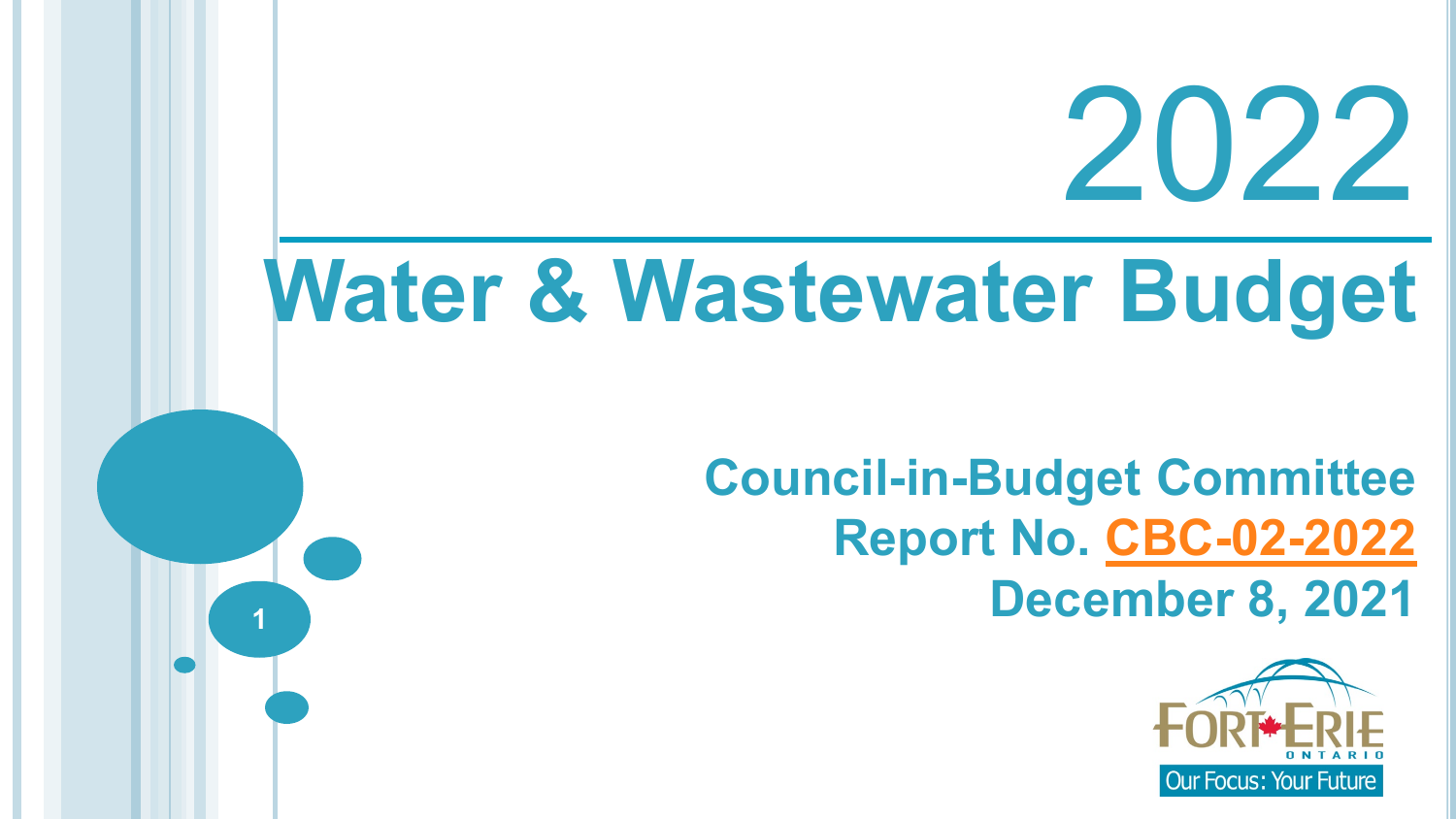# **Presentation Agenda**



- 2) Budget: Inputs
- 3) Budget: Rate Setting
- 4) Risks & Opportunities
- 5) Conclusion & Next Steps
- 6) Presentation Questions

Point Abino Crystal Beach

**Black Creek** 

Canada U.S. Border

Spears /

**High Pointe** 

Crescent Park

**Fort Erie** 

Bridgeburg

ertie South End

Gateway to U.s.A

Lakeshore

Peace Brid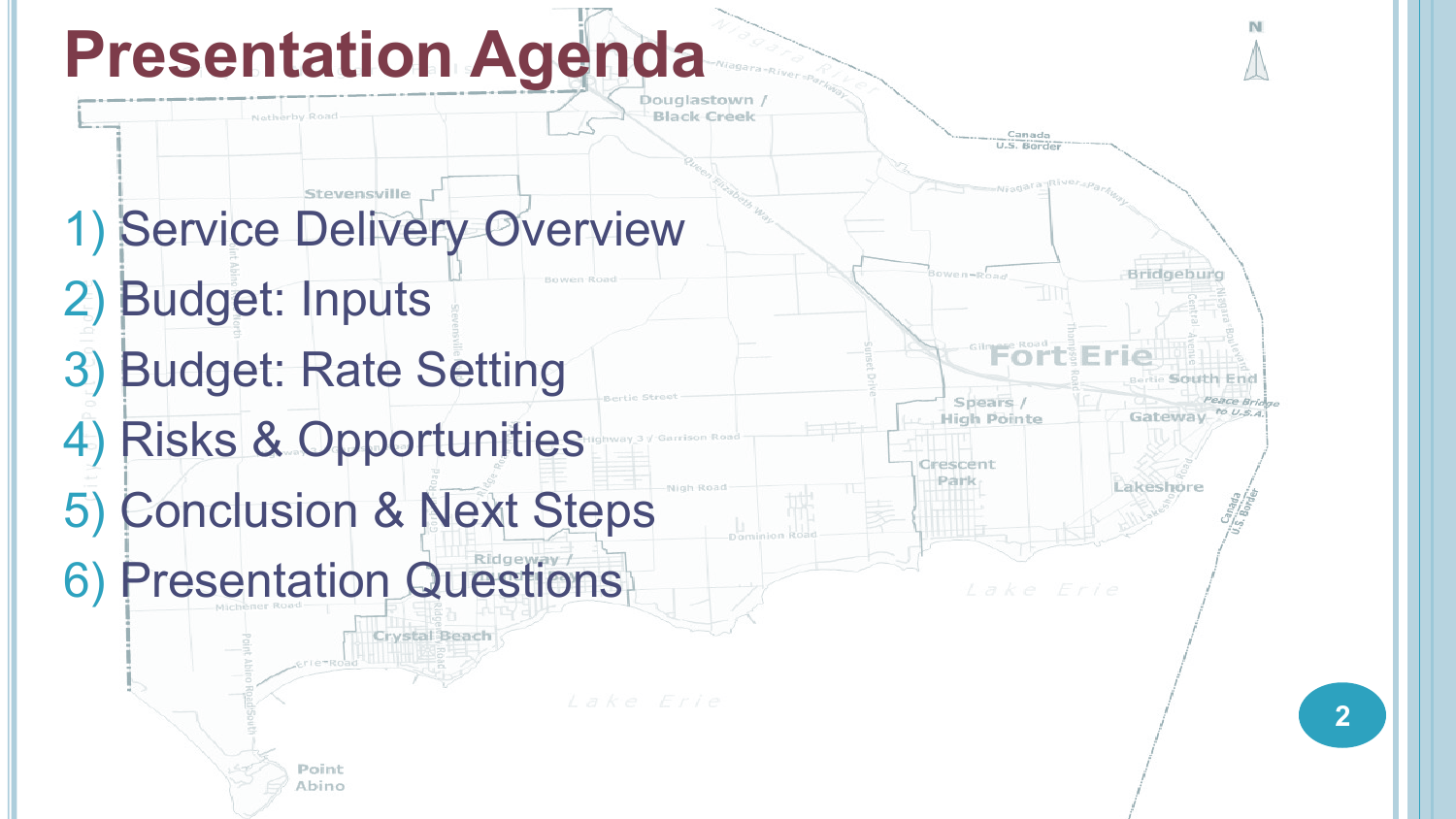# **1) Service Delivery Overview System**

- Customers: 14,000 (95% res + 5% ICI)
- System:
	- **278 km watermains**
	- **198 km sanitary sewers**
- o Safe Drinking Water Act
- Legislated Full Cost Recovery
- o Reliable system (safe, availability, flow & pressure)
- Quality of Life
	- **Eliminate basement flooding/sewer backups**
	- Protection of natural environment
	- Cost control



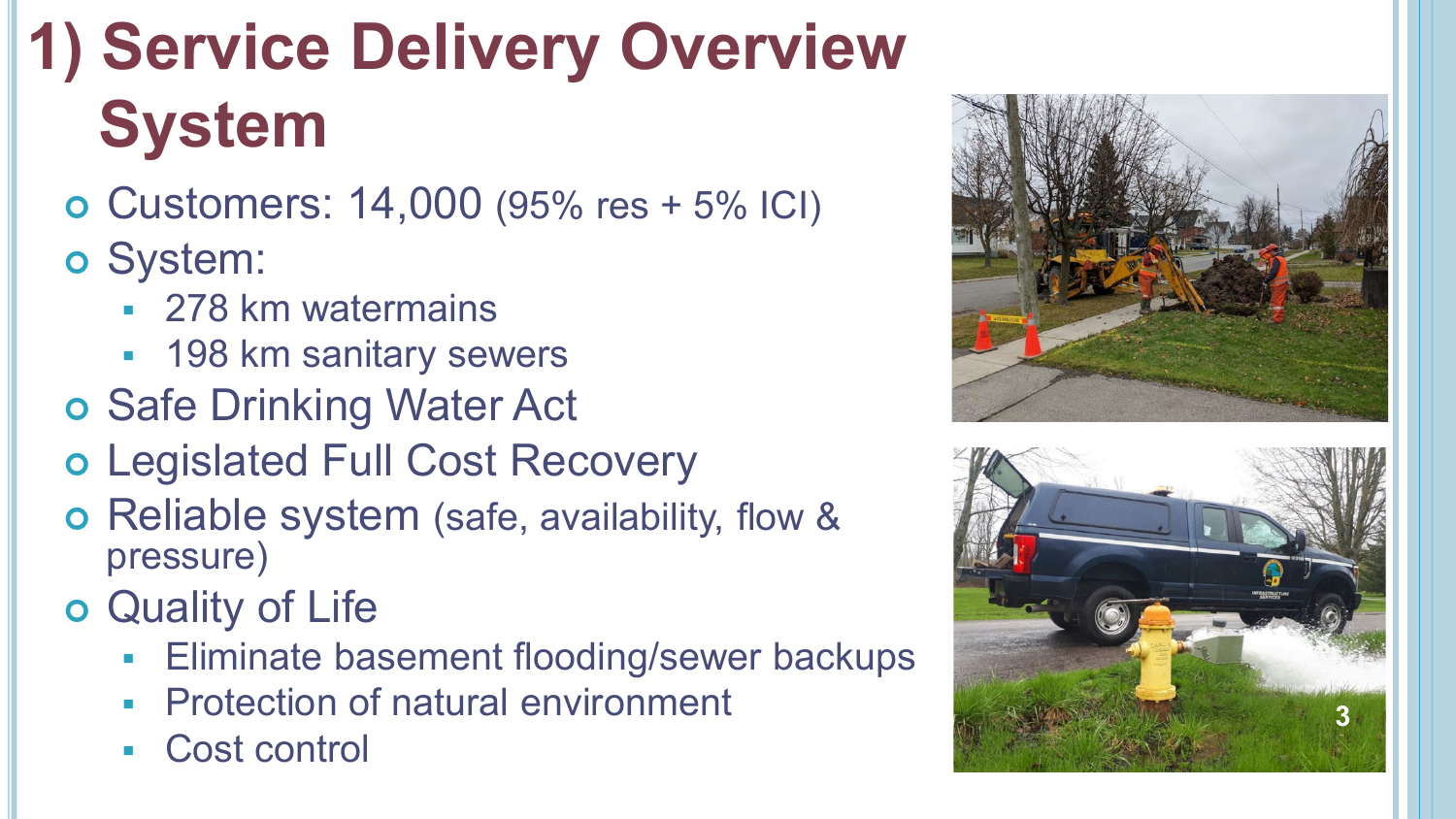## **1) Service Delivery Overview Responsibilities**

#### Municipal Officials

- Legislative resources (e.g., "Taking Care of Your Drinking Water A Guide For Members Of Municipal Councils")
- Training (e.g., "Standard of Care" presentation for all municipal Councils coordinated by Region in early 2019).

#### Corporate & Community Services

- o Billing & Collections
- Customer Service, Digital Services

Infrastructure Services

- Engineering & Capital
- o Operations & Maintenance, Compliance
- Customer Service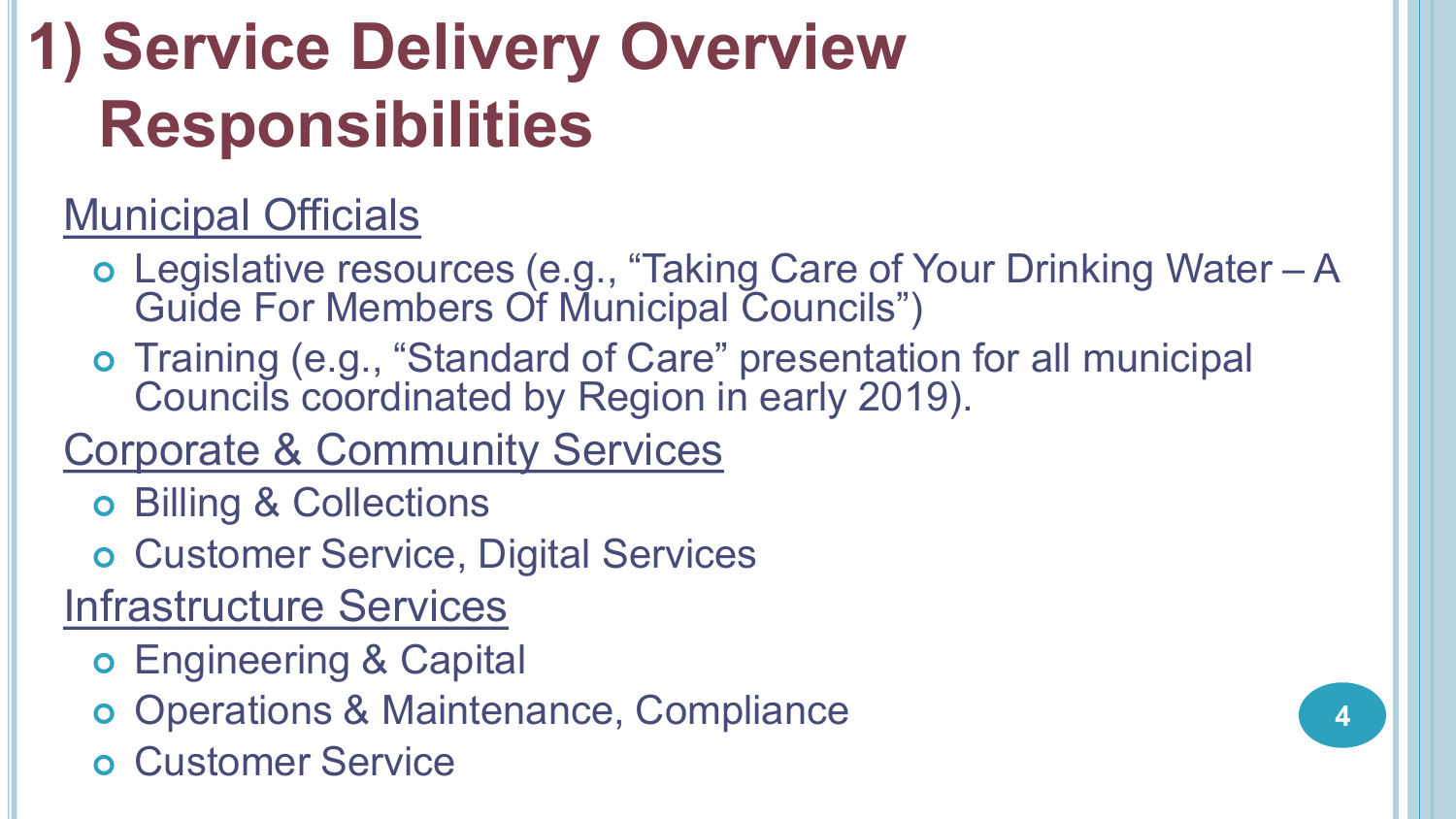## **1) Service Delivery Overview Operational Commitments**

- Legislative Compliance
	- Conformance and Maintenance of Accreditation.
- Reduce Infiltration to Sanitary Sewer System
	- Capital investment, extraneous flow programs, capturing new development issues before they start, sewer flow monitoring.
- Reduce 'Non-Revenue' Water Volumes
	- Capital investment, Water Meter Exchange program, leak detection, tracking, maintenance programs, smart hydrants pressure monitoring and acoustic detection.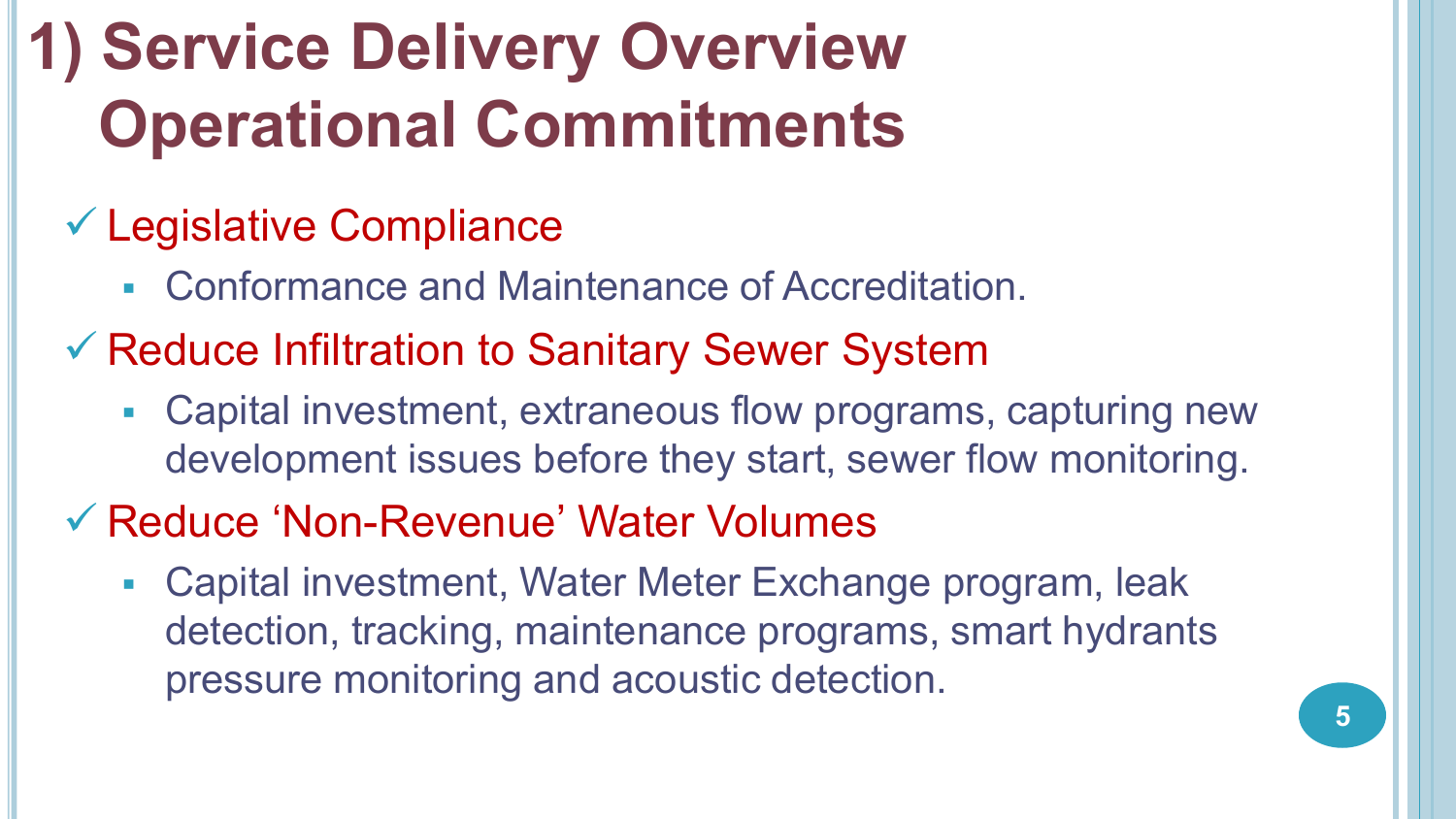## **1) Service Delivery Overview Operational Challenges**

- Geography & Geology: relatively low customer density to support vast infrastructure.
- Watermain breaks: 29 in 2020 down compared to historical average of 50; tracking well in 2021 to be 35.
- Legislative requirements: for new water projects (e.g., 2021 MECP phasing in consolidated linear infrastructure Environmental Compliance Approvals for Wastewater & Storm sewer systems).
- Meter program: Commercial and industrial meter replacement. Meter software upgrade/conversion.
- Work orders: outstanding meter & billing issues.
- COVID-19: staffing schedules & protocols.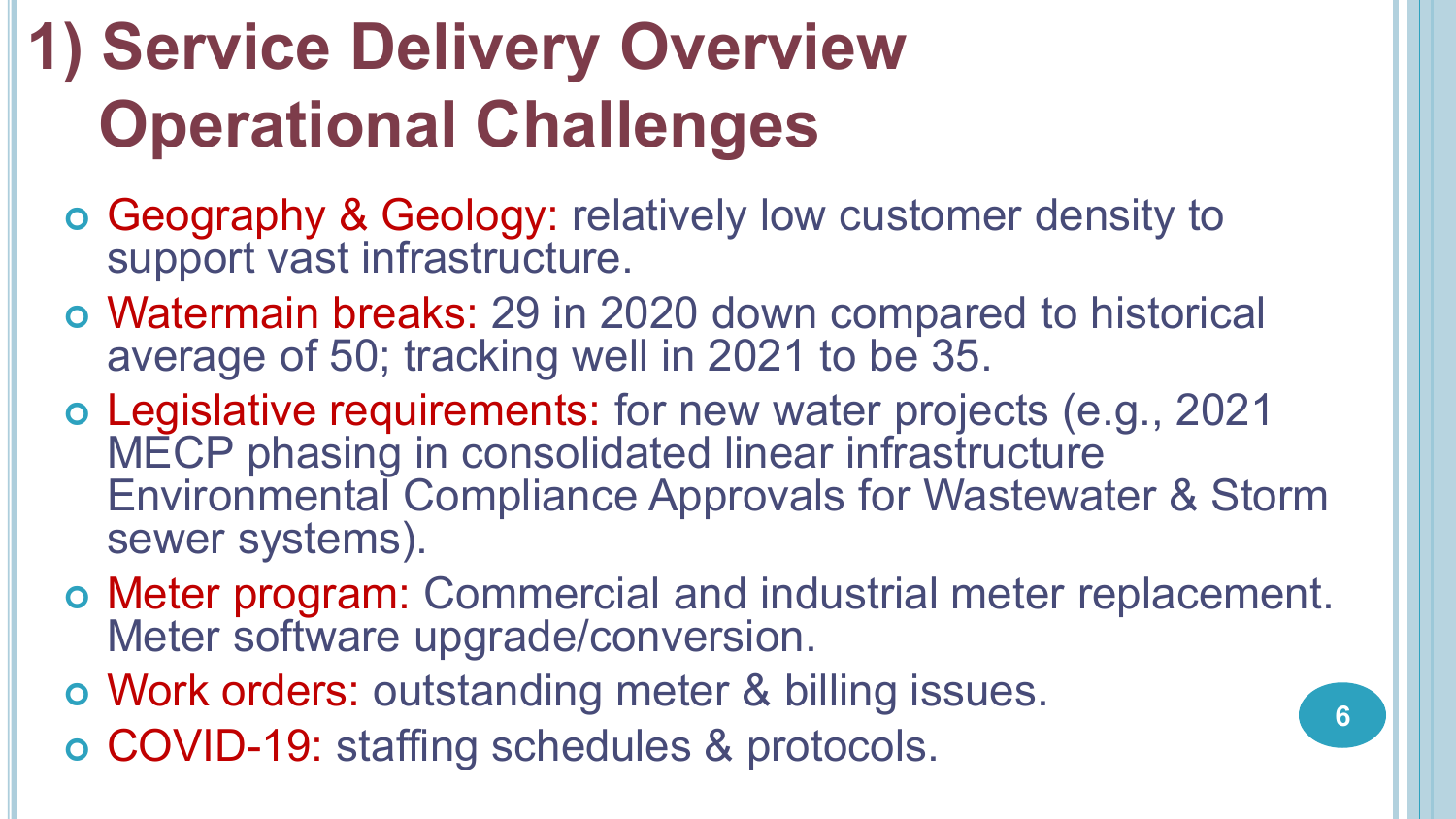#### **2) Budget: Inputs Overview**

Customer Rates are a function of:

- 1. Expenses & Other Revenues
	- a) Region Treatment Costs
	- b) Town Expenses (i.e., operations, billing) and other revenues
	- c) Town Financing & Transfers
- 2. Rate Setting
	- a) Customer volumes
	- b) Town's billing methodology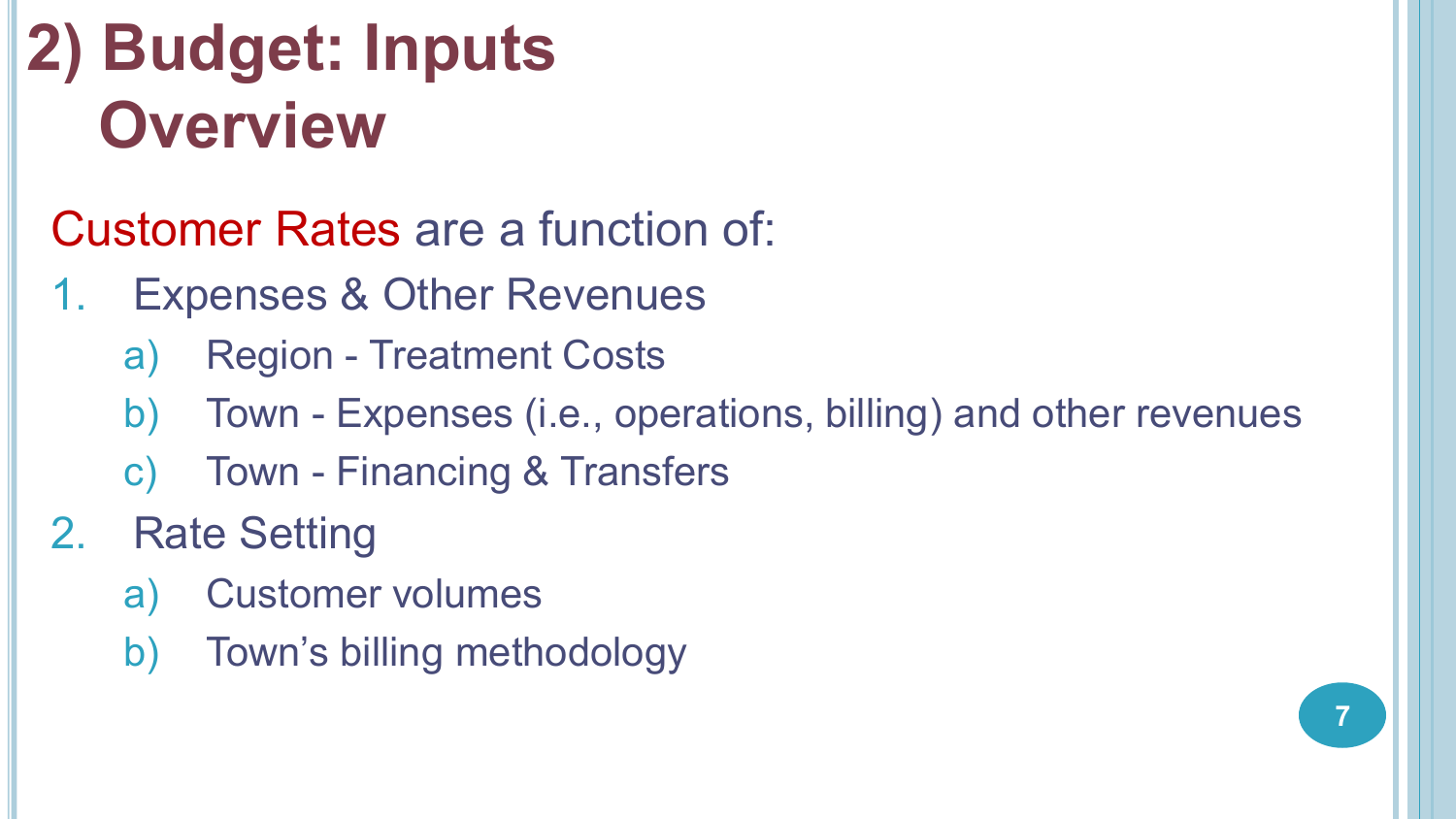#### **2) Budget: Inputs Total Expenses**

| <b>Expense</b>                  | <b>Amount</b> | $\%$ |
|---------------------------------|---------------|------|
| <b>Regional Treatment cost</b>  | \$12,319,094  | 60%  |
| <b>Wages &amp; Benefits</b>     | 2,253,092     | 11%  |
| <b>Materials &amp; Supplies</b> | 1,561,802     | 7%   |
| <b>Reserve transfers</b>        | 4,156,289     | 20%  |
| <b>Debt Costs</b>               | 349,758       | 2%   |
| <b>Total</b>                    | \$20,640,035  | 100% |



Note: CBC-02-2022 Appendix "1" contains the above information for prior actual/budget and forecast periods. Appendix "2" contains highlights of budget changes.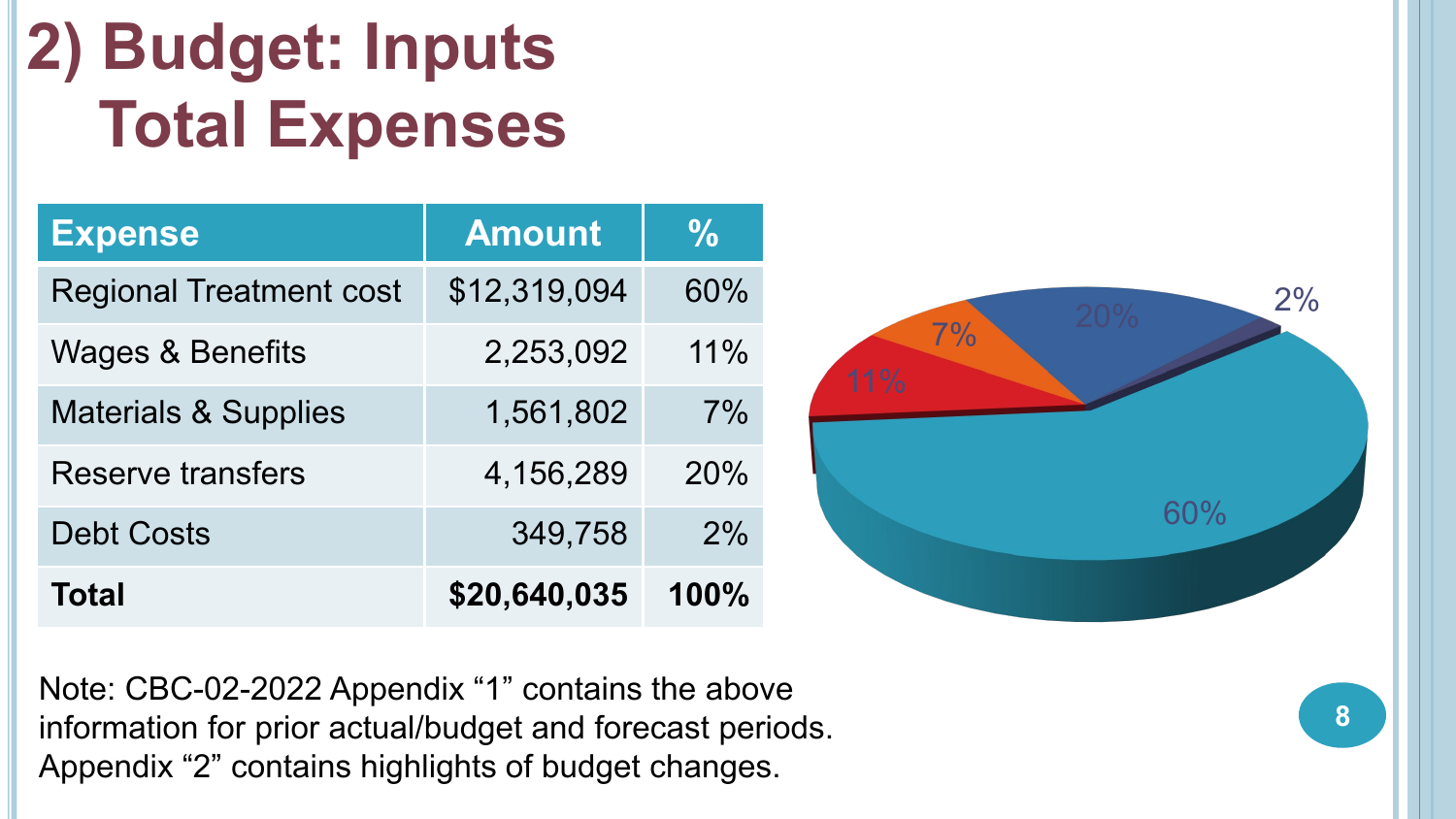## **2) Budget: Inputs Region - Treatment Costs**

- Increase in Regional budget =  $$617,047$  or 3.16%
	- Decreased \$50,142 for Town efforts to reduce volumes:
		- FE water volume share: down **1.2%**.
		- FE wastewater volume share: up **1.2%**.
	- Approx. 60% of Town's budget

o Region: Budget Review Nov 4 & Council By-law Nov 19.

- Net budget increase of **5.15%** (Water budget increase of **3.99%** and Wastewater increase of **5.84%**).
- 2023 to 2027 forecasts similar 5.15% annual increase. **<sup>9</sup>**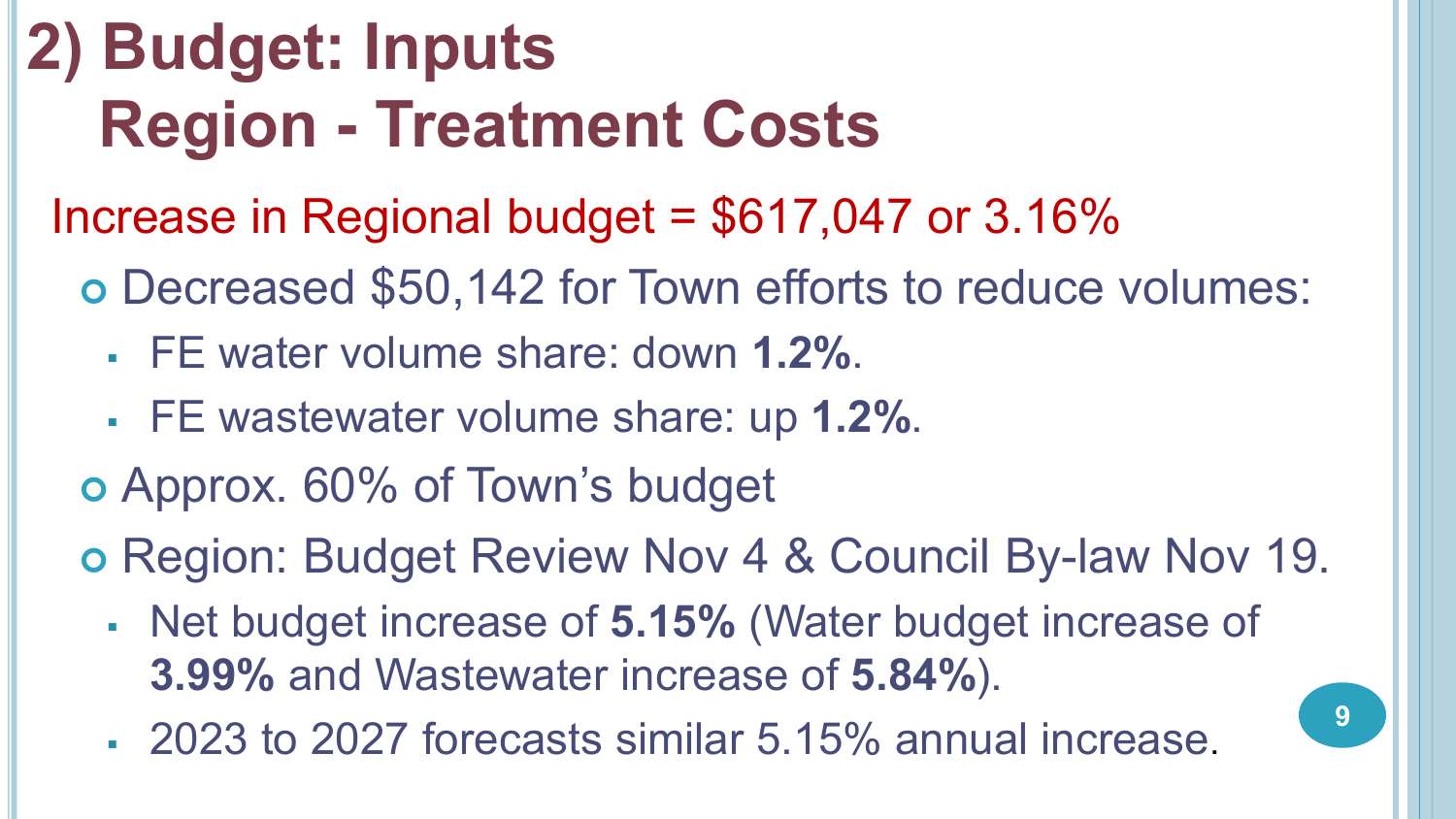## **2) Budget: Inputs Region - Treatment Costs**

- No change in Regional billing formulas: Water charge
	- 75% variable & 25% fixed.
	- Wastewater charge
		- 100% fixed apportioned on prior 3 year average volumes.
		- 2022 reconciliation adjustment for 2020 actual flows is a charge of \$100,828 as volumes were lower than estimated.
		- 2023 estimate is small charge using 2021 YTD actual flows.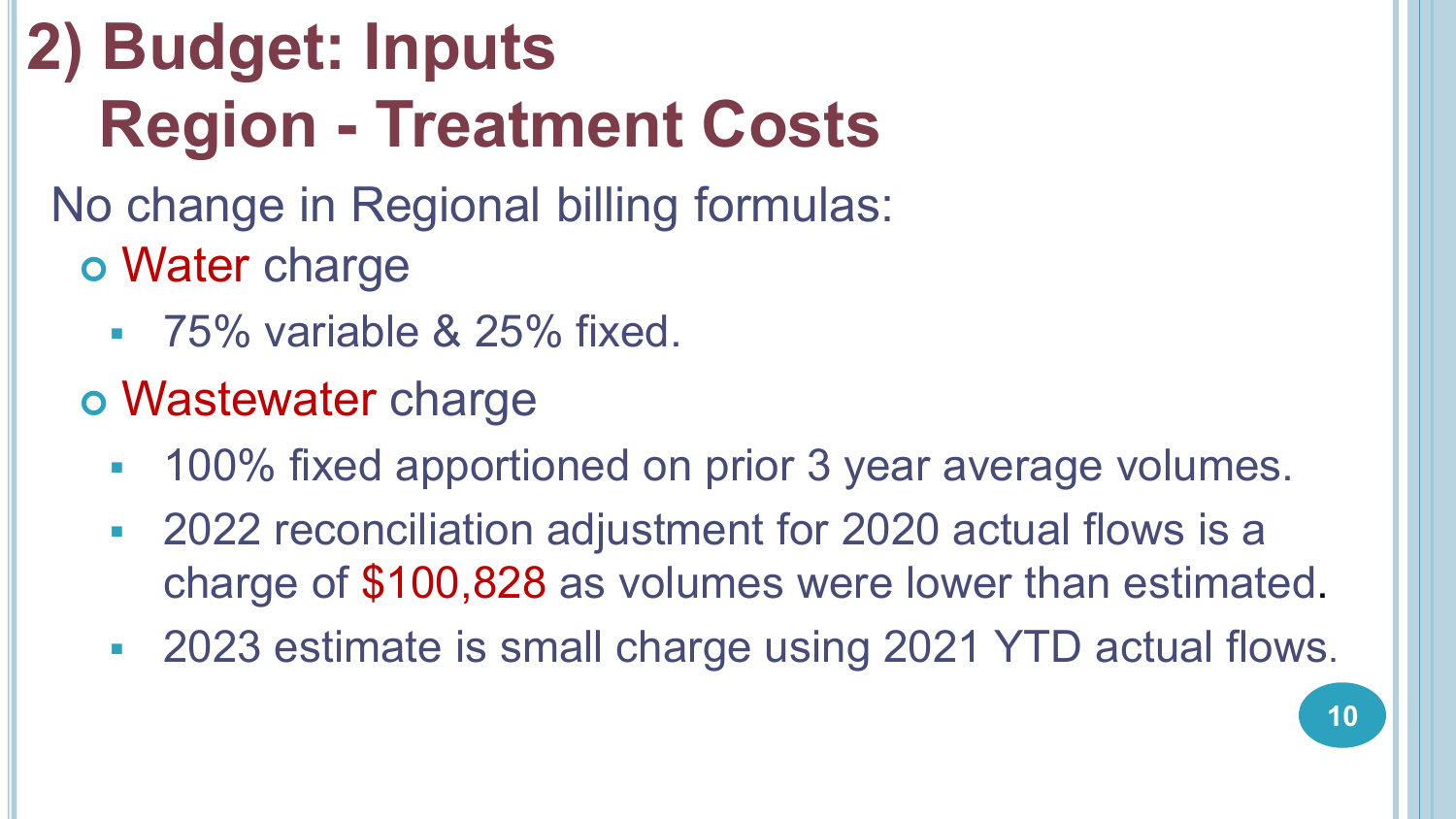#### **2) Budget: Inputs Town - Expenses & Other Revenue**

Increase in budget of \$282,338 or 1.44%

- o Inflation of 3.5% (CS-12-2021, Jul/21) for capital reserves.
- o Increased other revenue (i.e., fees).
- o Increased wages & benefits of \$76K.
- o Increased materials & services of \$223K with focus on reducing non-revenue water and extraneous wastewater flows. Includes overhead costs (e.g., CSU, fleet, finance, HR, insurance).
- Debt charges stable (no matured debt to repurpose). Next debt maturities are in 2025 for Water and 2031 for Wastewater.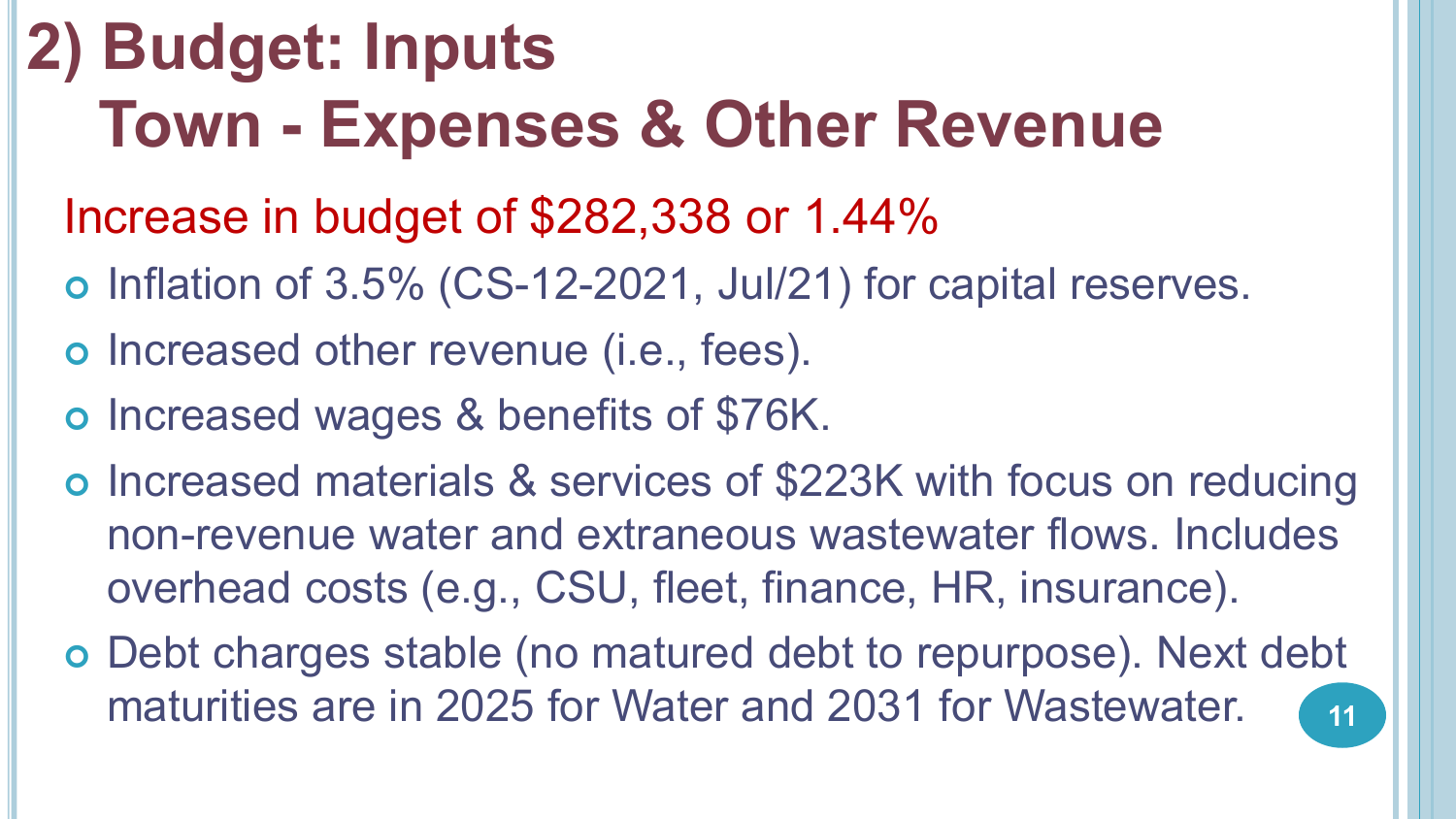## **2) Budget: Inputs Town - Program Expenses**

- Financial assistance Programs
- o [Water Emergency Relief Fund](http://salvationarmyforterie.org/utility-help) (WERF): \$8,000 for low income families.
- [Seniors Utility Relief Fund](https://www.forterie.ca/pages/SeniorsUlitlityReliefProgram) (SURF): \$27,000 for low income seniors increased 25% in 2021.
- [Extraneous Flow Reduction Program:](https://www.forterie.ca/resource/files/8BDD814C40F97F048525813200722623/%24File/Fillable%20PDF%20Extraneous%20Flow%20Application%20for%20Funding%20Subsidy.pdf) \$70,000 for customer subsidy for works to reduce inflow and infiltration.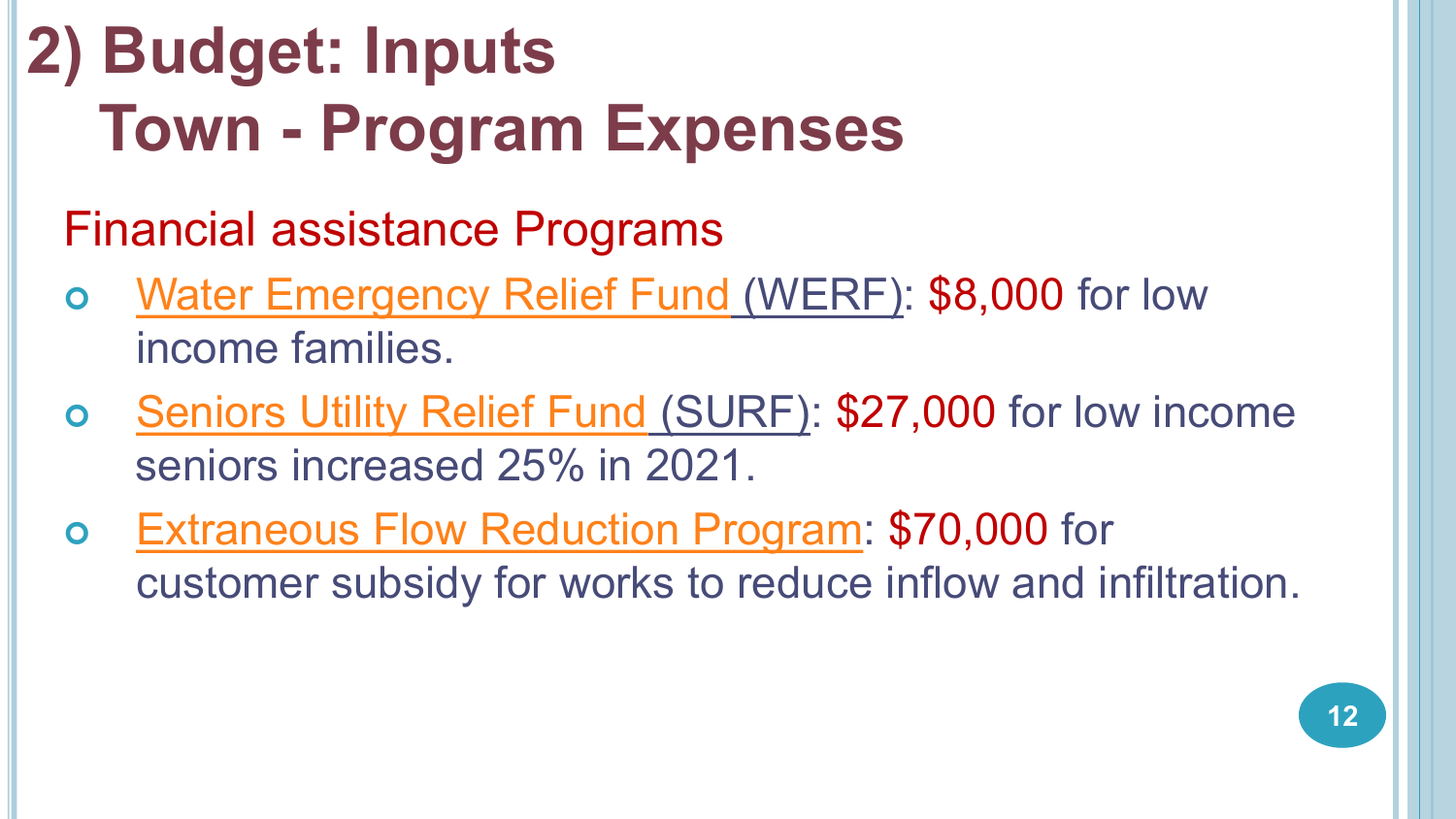## **2) Budget: Inputs Town - Financing & Transfers**

- o Rate Stabilization Reserves (RSR) are key to mitigating annual increases due to:
	- **-** Unknown Regional budget increases.
	- **-** Unknown proportionate share changes.
	- Unknown future treated volumes (e.g., 2023 adjustment expected to be additional charge).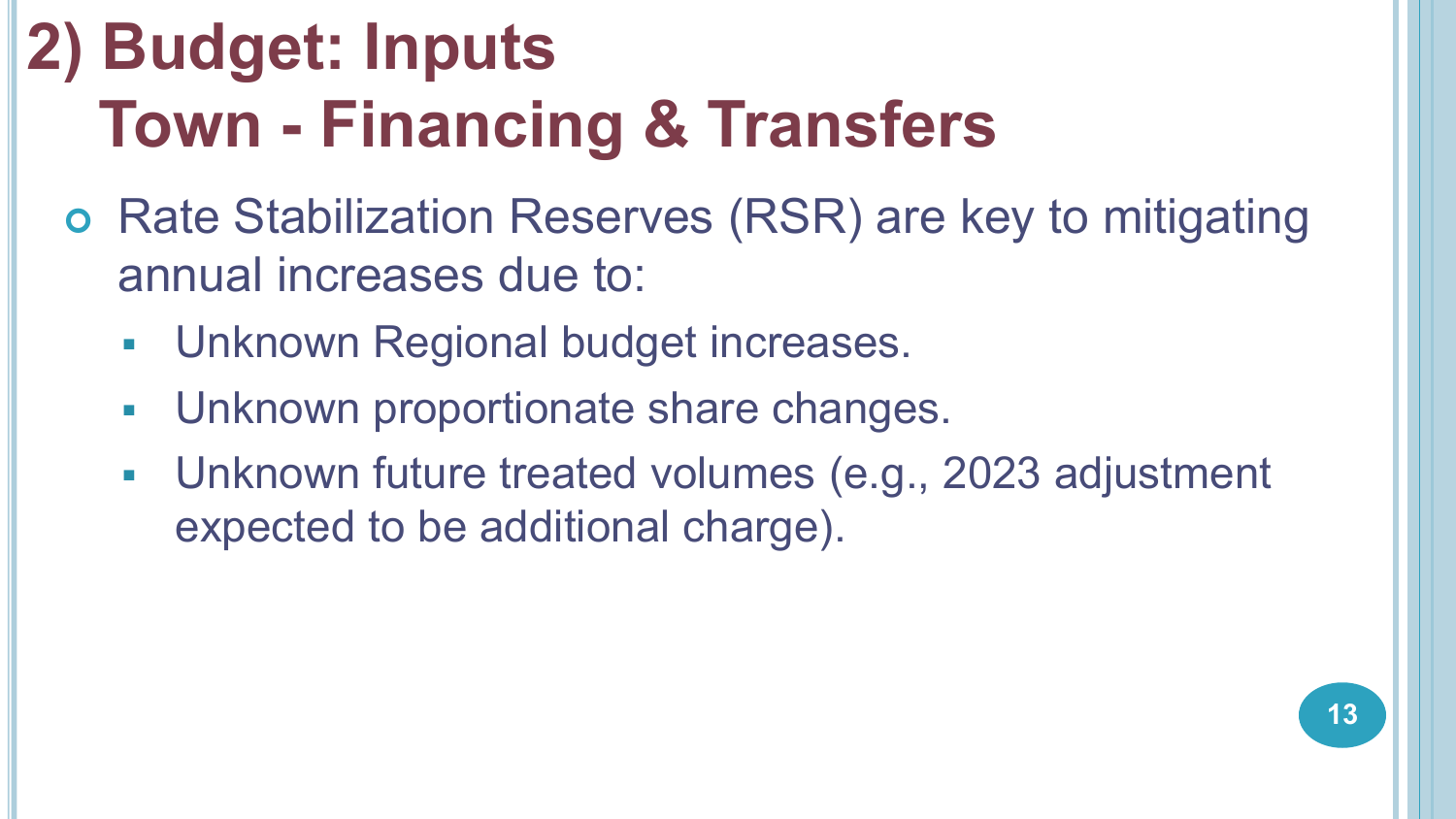#### **2) Budget: Inputs Town - Financing & Transfers**

- Decrease in budget of \$393,348 or 2.02%
- o Increase RSR transfers of \$200,000 to offset pressures and fund 2 \$50,000 one-time studies.
- o Increase transfers to fund reconciliation charge of \$100,828 from Sewer RSR with overall increase from 2021 credit of \$298,910.
- o Increase in strategic AMP capital contributions of \$70,000 and \$136,390 for inflationary measures. **14**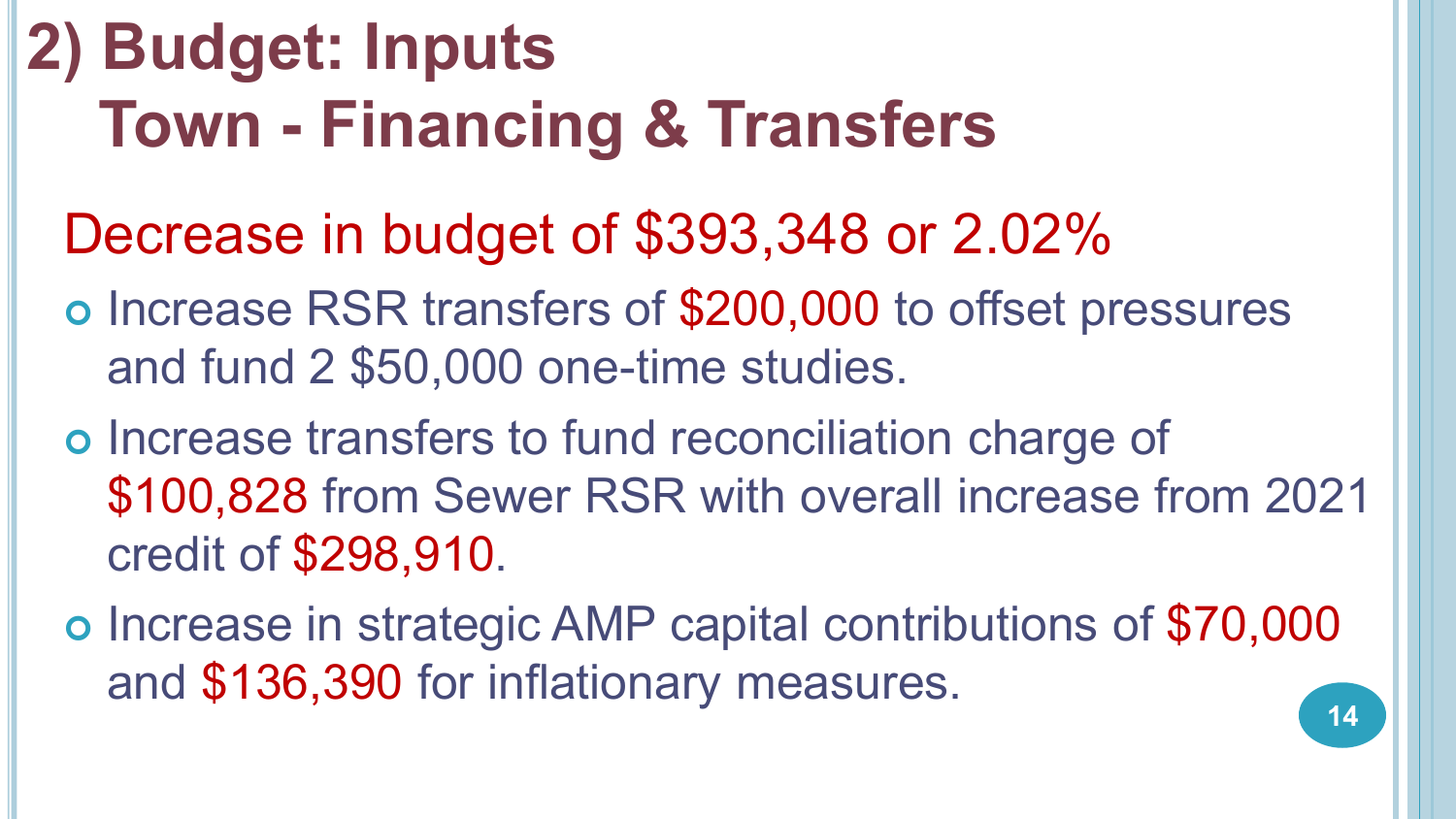#### **2) Budget: Inputs Capital Reserve Funding**

- Capital Budget presented to Council November 17.
- Proposed 2022 changes reflect strategic AMP increases (\$70,000) and new amortization (\$3,000).
- o Inflation included at 3.5%; below comparative figures.

| <b>Reserve</b>            | 2021 Actual | 2022 Strat +<br>new Amort | 2022<br><b>Inflation</b> | 2022<br><b>Proposed</b> | 2022 Target<br>contribution |
|---------------------------|-------------|---------------------------|--------------------------|-------------------------|-----------------------------|
| <b>Water Capital</b>      | \$2,199,781 | \$3,000                   | \$76,990                 | \$2,279,771             | \$2,279,771                 |
| <b>Wastewater Capital</b> | 1,697,118   | 70,000                    | 59,400                   | 1,826,518               | 1,826,518                   |
| <b>TOTAL</b>              | \$3,896,899 | \$73,000                  | \$136,390                | \$4,106,289             | \$4,106,289                 |
| % of Target               | 98%         |                           |                          | 100%                    | 100%                        |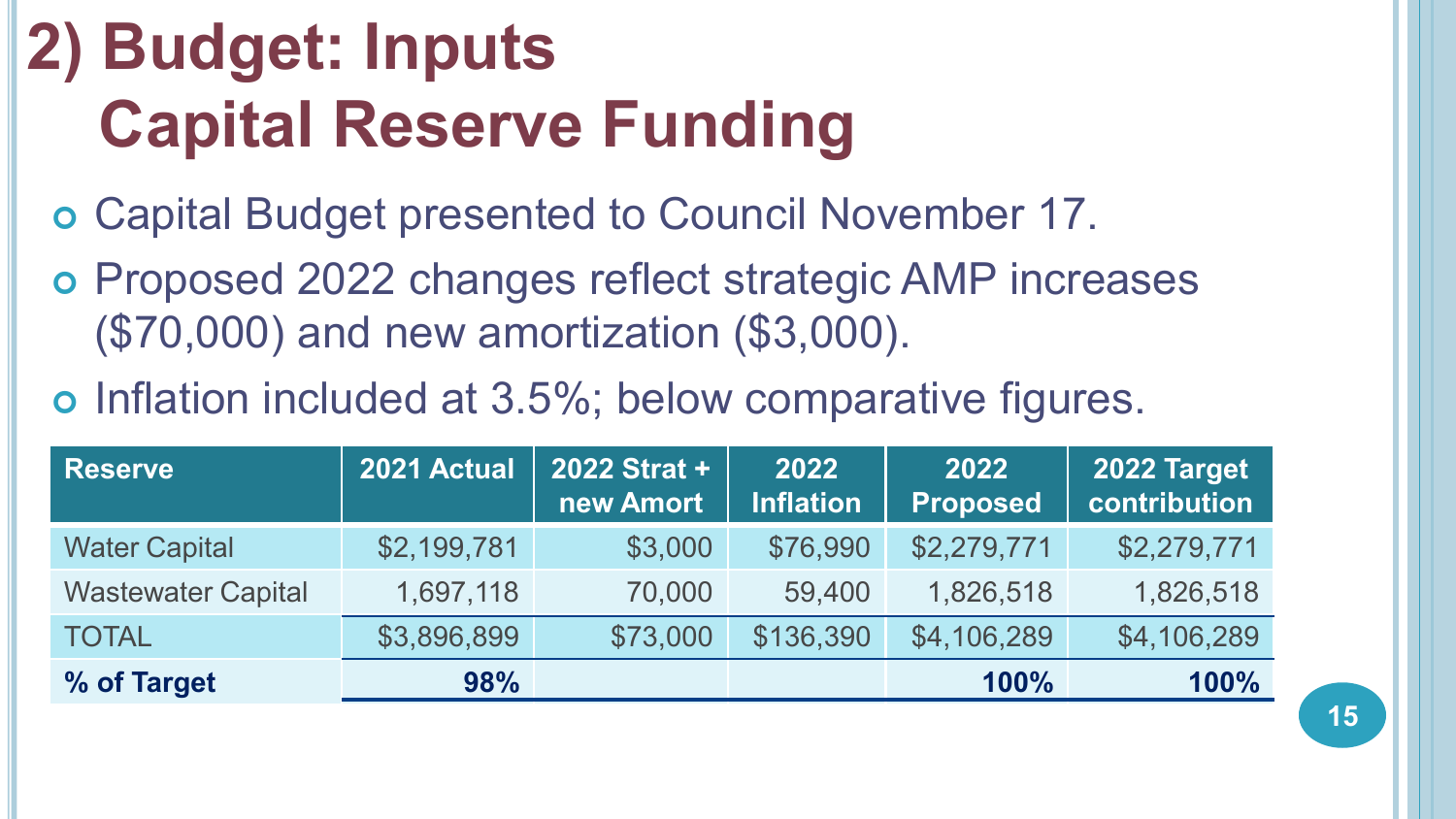#### **2) Budget: Inputs Revenue & Expense Summary**

|                                                          | $\boldsymbol{\mathsf{s}}$<br>2021<br><b>Budget</b> | \$<br>2022<br><b>Budget</b> | \$<br>Increase/<br>(decrease) | % Increase/<br>(decrease)<br>of Total |
|----------------------------------------------------------|----------------------------------------------------|-----------------------------|-------------------------------|---------------------------------------|
| <b>Prior Rate Revenue</b>                                |                                                    |                             | \$19,496,501                  |                                       |
| Net $cost - FE$                                          | 7,845,140                                          | 8,133,868                   | 288,728                       | 1.48%                                 |
| Treatment cost – FE volume                               |                                                    | (50, 142)                   | (50, 142)                     | $(0.26\%)$                            |
| Treatment cost - Region budget<br>(excl. reconciliation) | 11,651,361                                         | 12,268,408                  | 617,047                       | 3.17%                                 |
| <b>Budget increase</b>                                   |                                                    |                             | \$855,633                     | 4.39%                                 |
| <b>Final Rate Revenue</b>                                | \$19,496,501                                       | \$20,352,134                | \$20,352,134                  |                                       |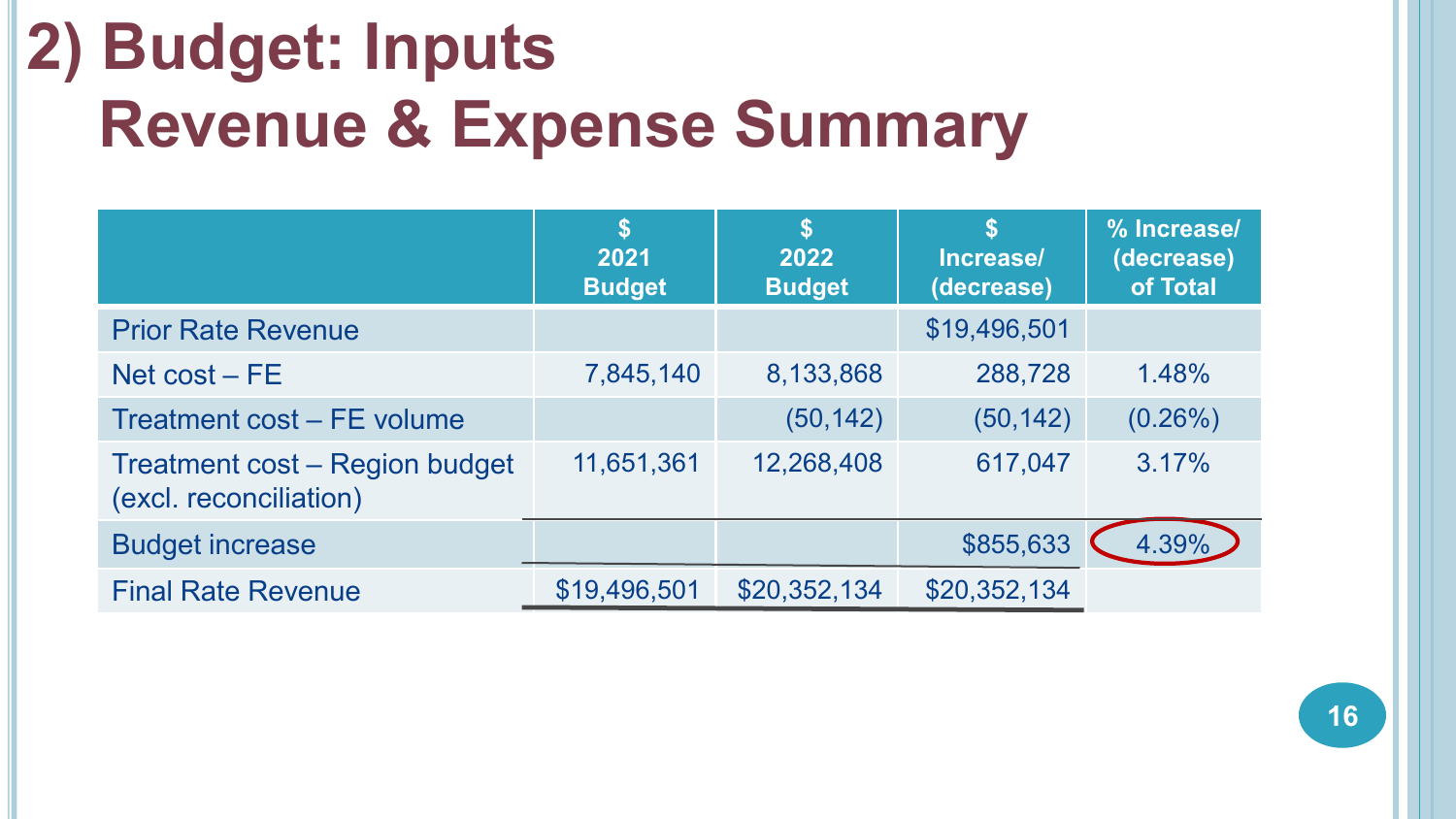#### **3) Budget: Rate Setting Total Revenue**

| <b>Revenue</b>                      | <b>Amount</b> | $\frac{0}{0}$ |
|-------------------------------------|---------------|---------------|
| <b>Wastewater Billings</b>          | \$11,924,040  | 57%           |
| <b>Water Billings</b>               | 8,428,094     | 41%           |
| Interest, Penalties &<br>user fees  | 167,000       | $1\%$         |
| <b>Local Improvement</b><br>Charges | 120,901       | $1\%$         |
| <b>Total</b>                        | \$20,640,035  | 100%          |

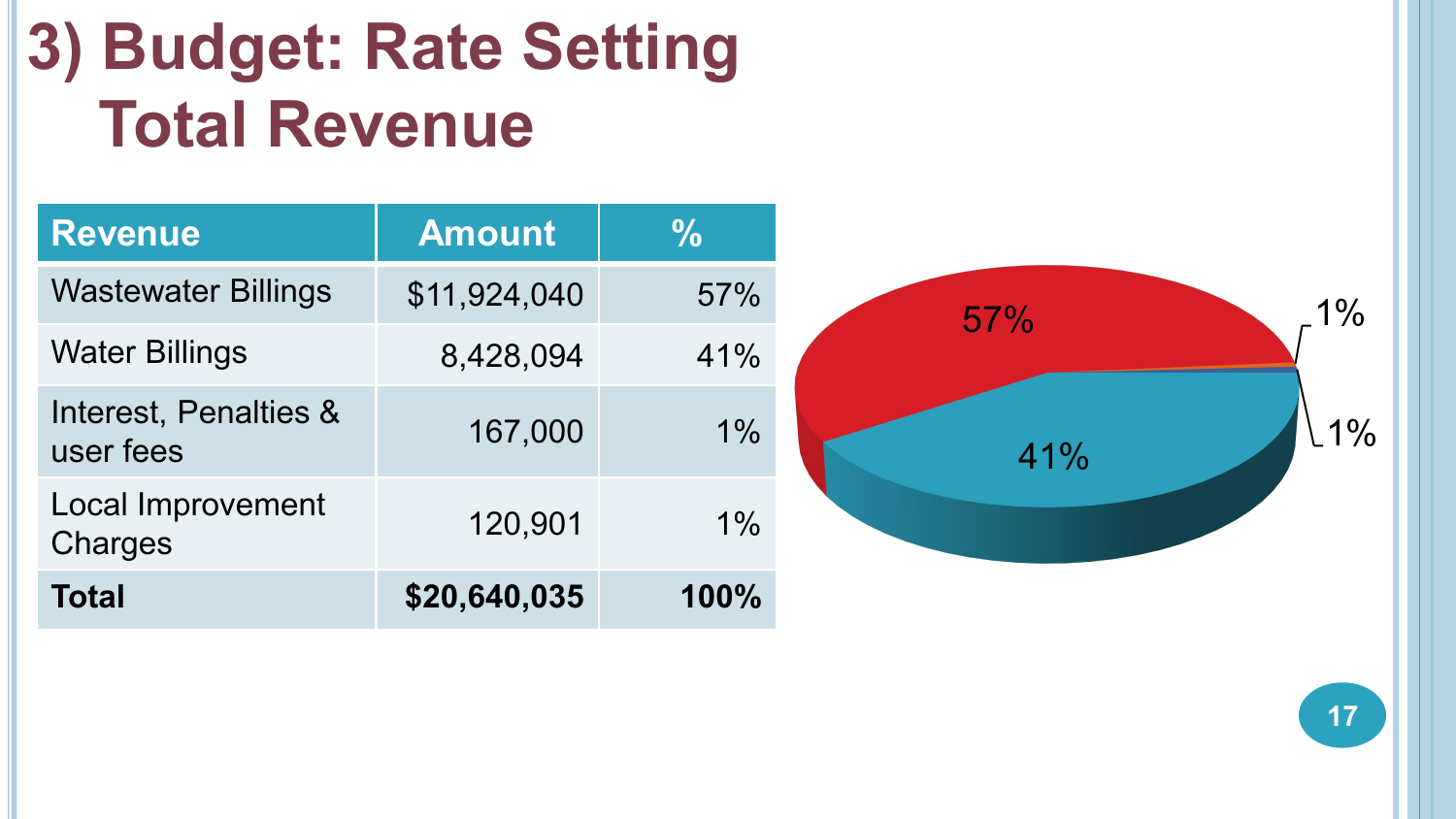## **3) Budget: Rate Setting Volume Budget vs. Actual (m3)**



\* 2021 is estimated using YTD volumes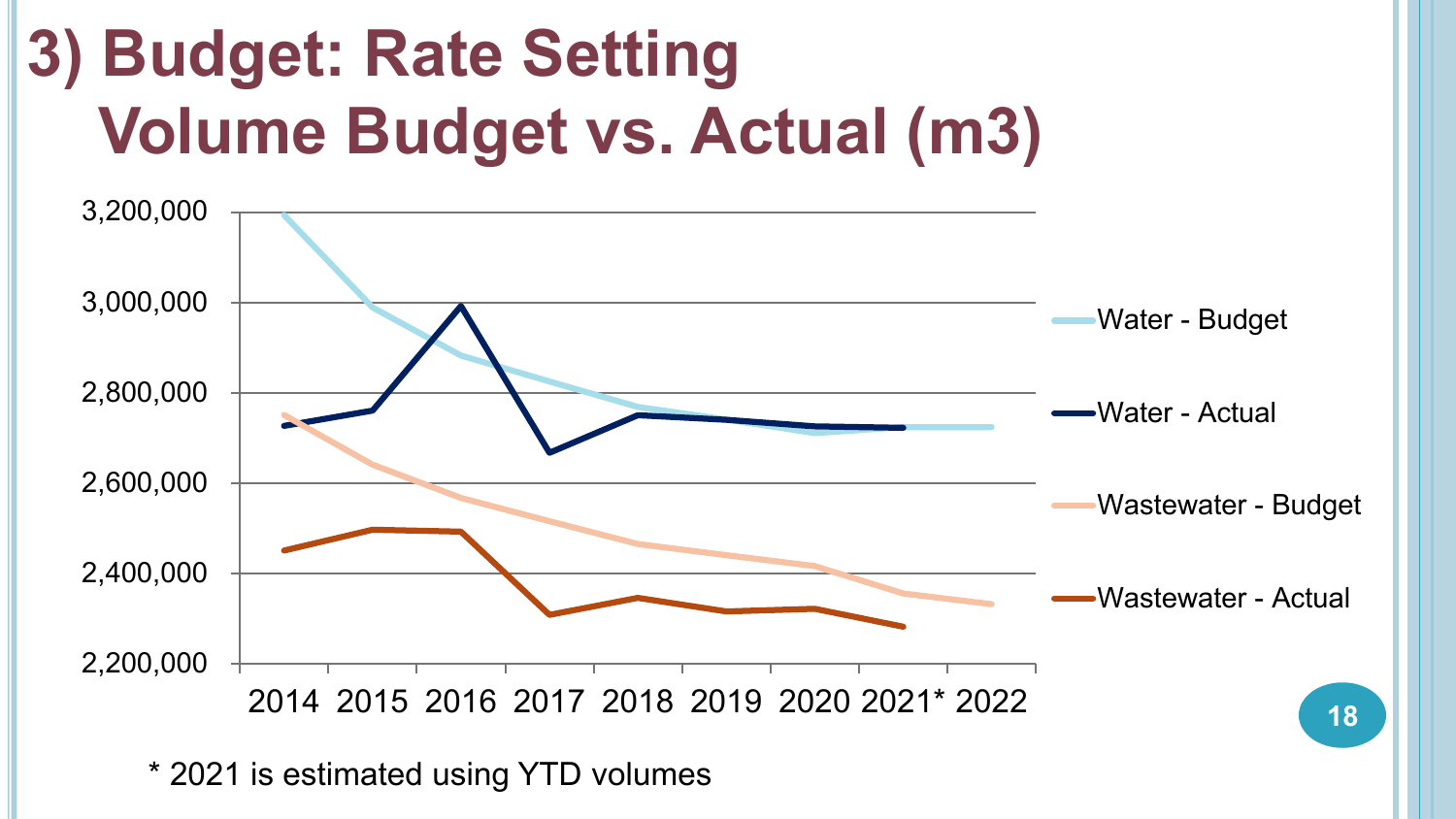## **3) Budget: Rate Setting Volume Assumptions**

- Major historical volume gap addressed over last 8 years.
- o Water Consumption: Volume of 2.72M m<sup>3</sup> in rate calc
	- No change from 2021 volumes.
	- Between 3-yr and 5-yr averages.
- Wastewater Treatment: Volume of 2.33M m3 in rate calc
	- Decrease 23,562m<sup>3</sup> or 1.0% over 2021 volumes.
	- Near 5-yr average (0.8% over).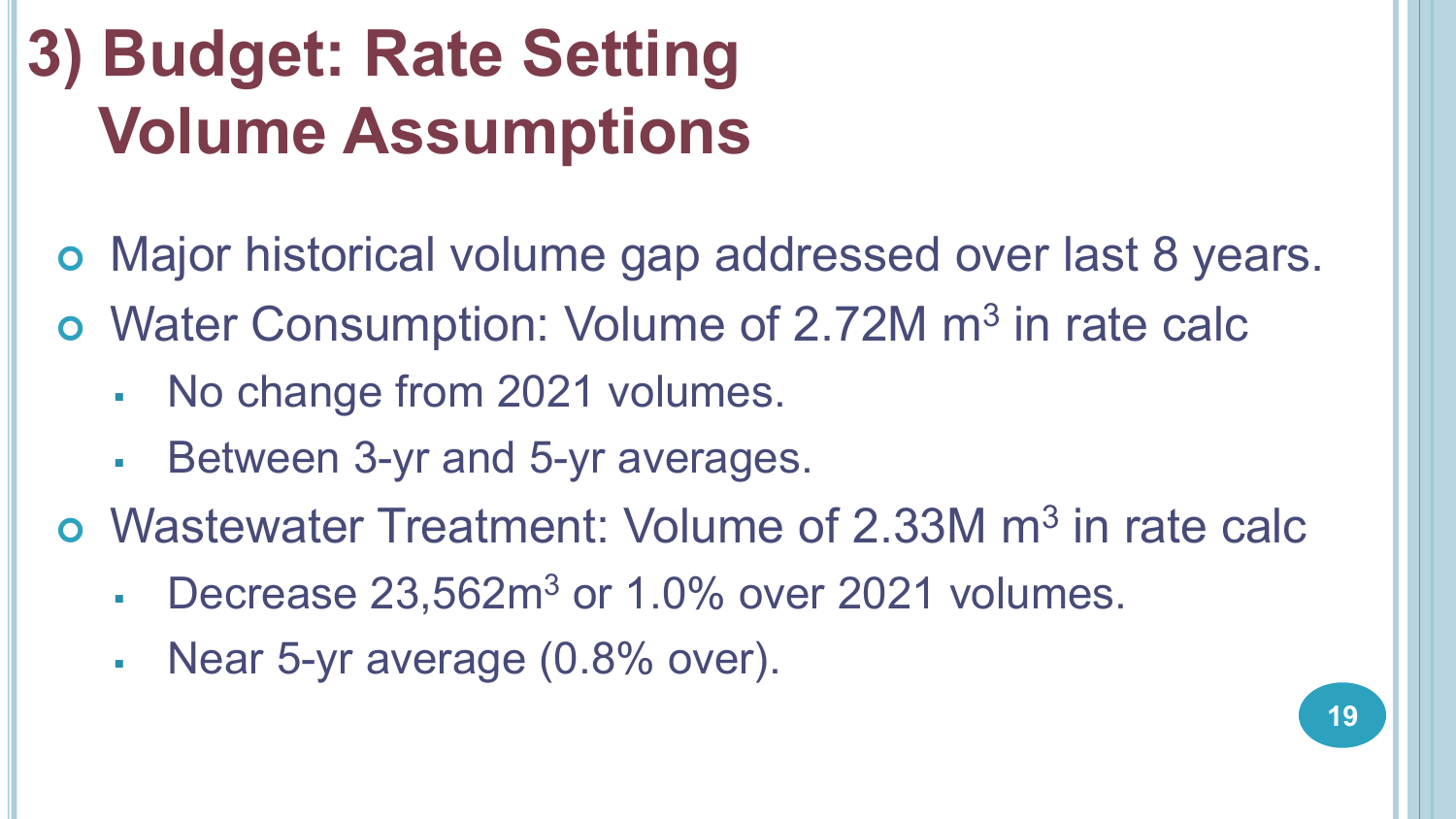#### **3) Budget: Rate Setting Base charge**

Base charge for stability and sufficiency:

- 2022 combined monthly base of **\$67.55**.
- Water: 0.1% decrease over 2021.
- Wastewater: 2.0% increase over 2021.

Niagara base average is 45% of monthly bill

- Fort Erie 2021 was 54%; 2022 is 53%.
- Fort Erie 3<sup>rd</sup> highest in Niagara in 2021. Challenge due to low customers per km of infrastructure. **20**
- 5-yr forecast decreases to 50%.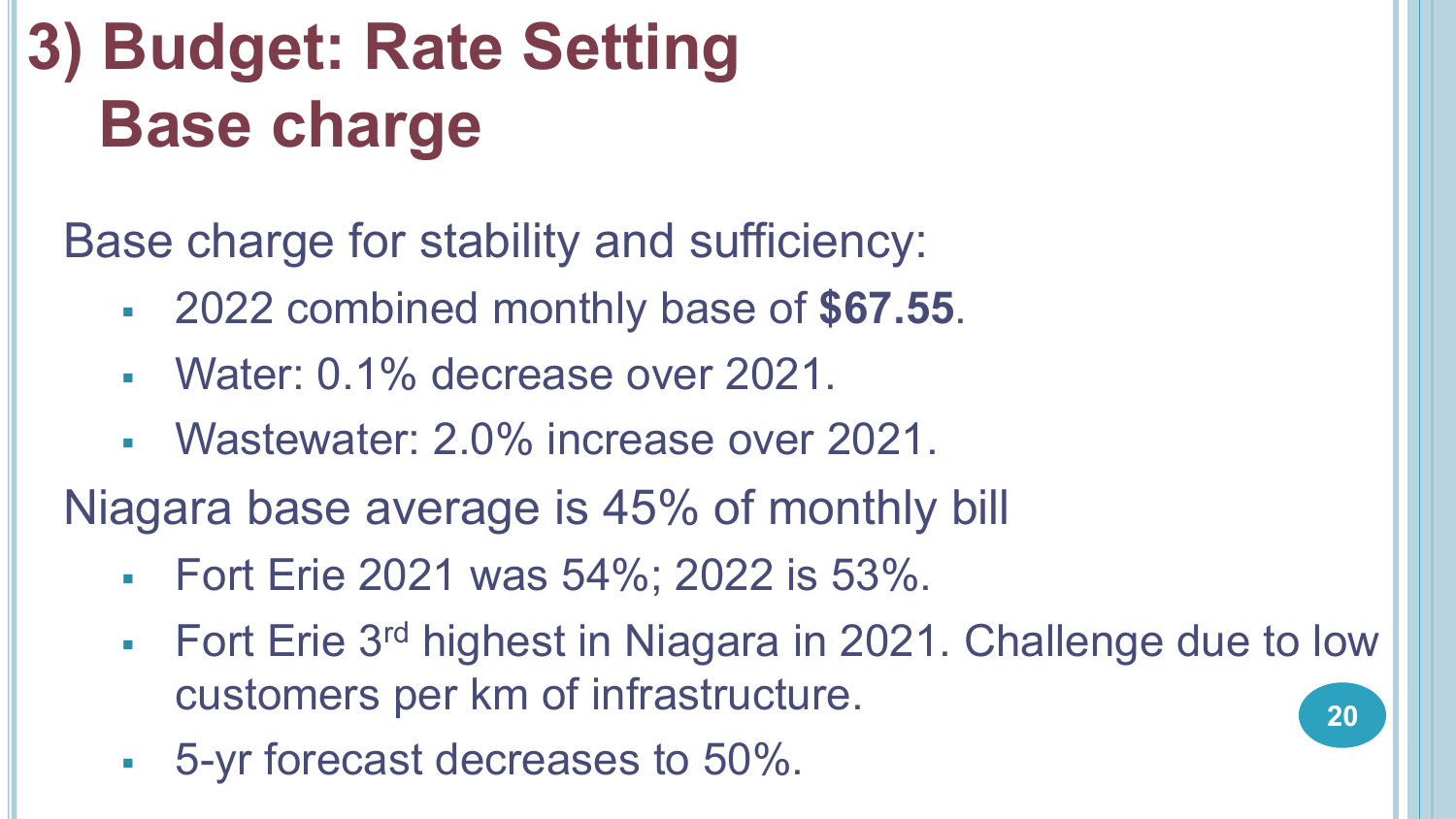#### **3) Budget: Rate Setting Municipal Burden Comparison**

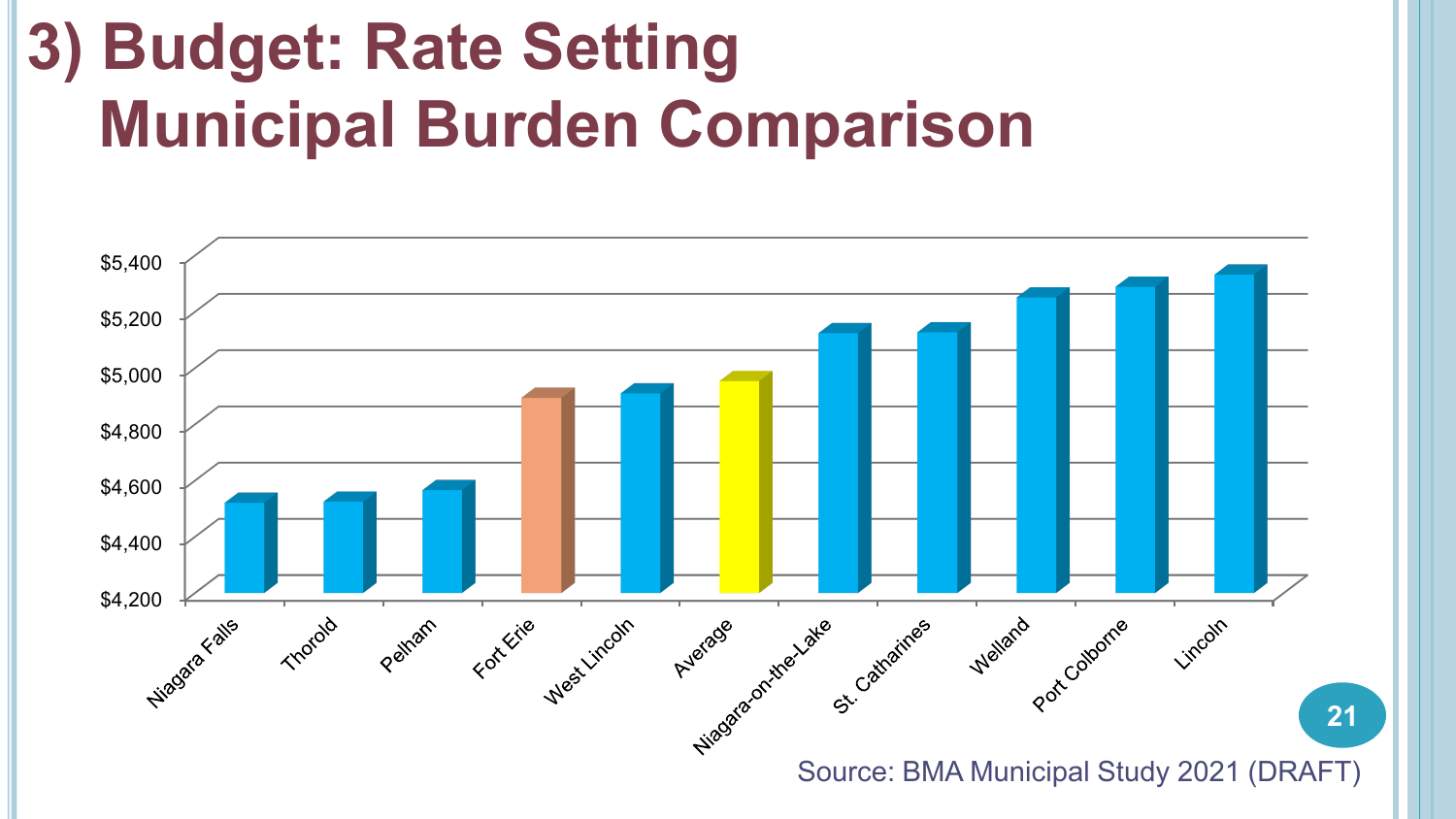#### **3) Budget: Rate Setting Volumetric rate**

#### Volumetric Rates for control & conservation:

- $\cdot$  \$3.512/m<sup>3</sup> 2021 current combined rate
- **\$3.726/m<sup>3</sup> 2022 proposed combined rate, or 6.1% increase**

Niagara combined volumetric rate for 2021:

- Average 2021 of  $$3.202/m^3$ , min of  $$1.307/m^3$ , max of  $$4.739/m^3$ .
- TOFE 2022 of \$3.726/m<sup>3</sup> above 2021 avg.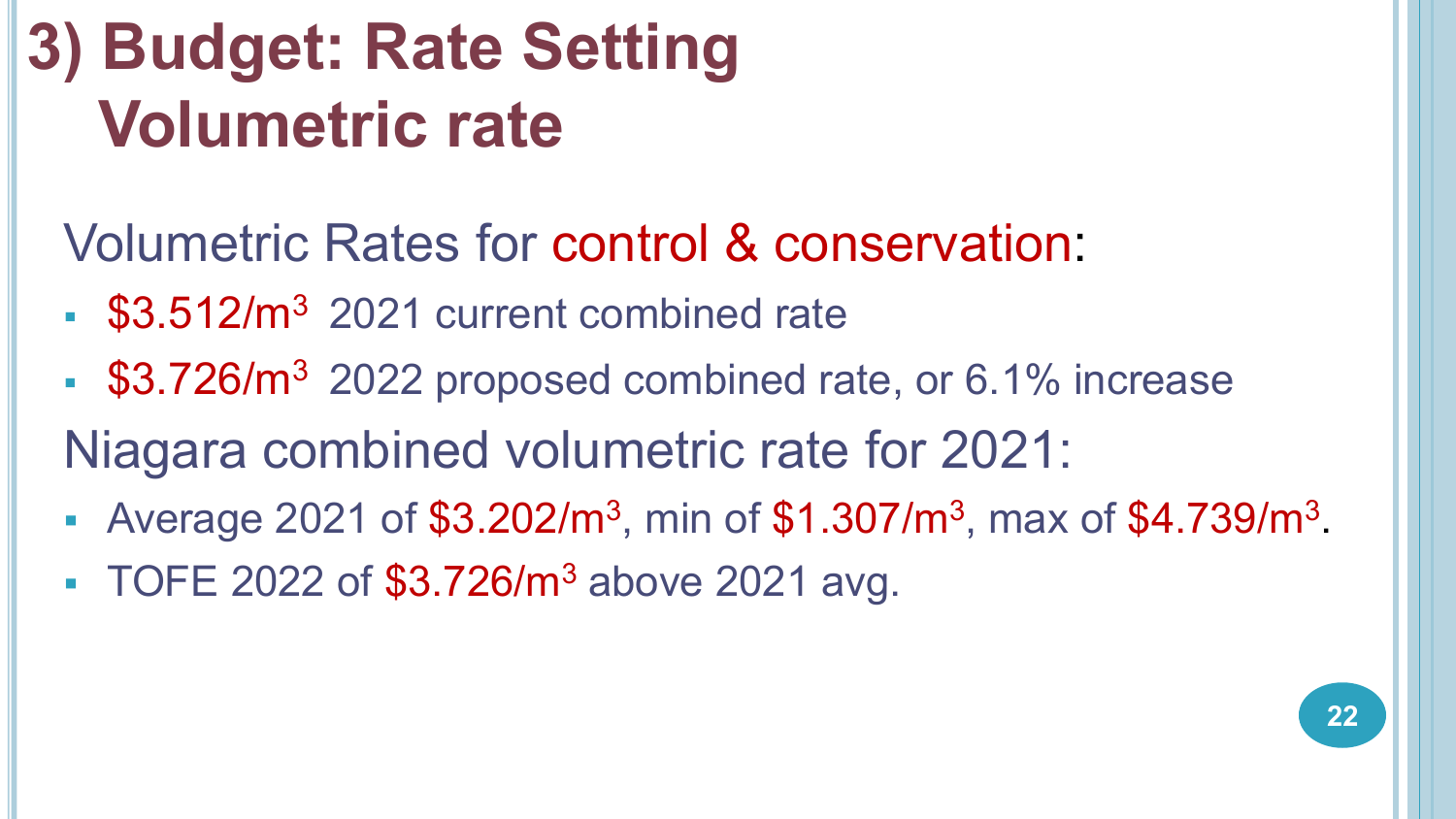#### **3) Budget: Rate Setting**

| <b>Avg Monthly Bill</b>               | 2021     | 2022     | % increase/<br>(decrease) | \$ increase/<br>(decrease) |
|---------------------------------------|----------|----------|---------------------------|----------------------------|
| Water base charge                     | \$25.27  | \$25.25  | $(0.10\%)$                | (\$0.02)                   |
| Water rate charge: \$1.465 *16m3      | \$23.47  | \$23.44  | $(0.10\%)$                | (\$0.03)                   |
| <b>Water monthly</b>                  | \$48.74  | \$48.69  | $(0.10\%)$                | (\$0.05)                   |
| Wastewater base charge                | \$41.47  | \$42.30  | 2.0%                      | \$0.83                     |
| Wastewater rate charge: \$2.261 *16m3 | \$32.72  | \$36.18  | 10.6%                     | \$3.46                     |
| <b>Wastewater monthly</b>             | \$74.19  | \$78.48  | 5.78%                     | \$4.29                     |
| <b>Monthly total</b>                  | \$122.93 | \$127.17 | 3.45%                     | \$4.24                     |
| Annual total                          | \$1,475  | \$1,526  | 3.45%                     | \$51                       |

#### Household cost of \$4.18 per day Based on average consumption of 16m3/month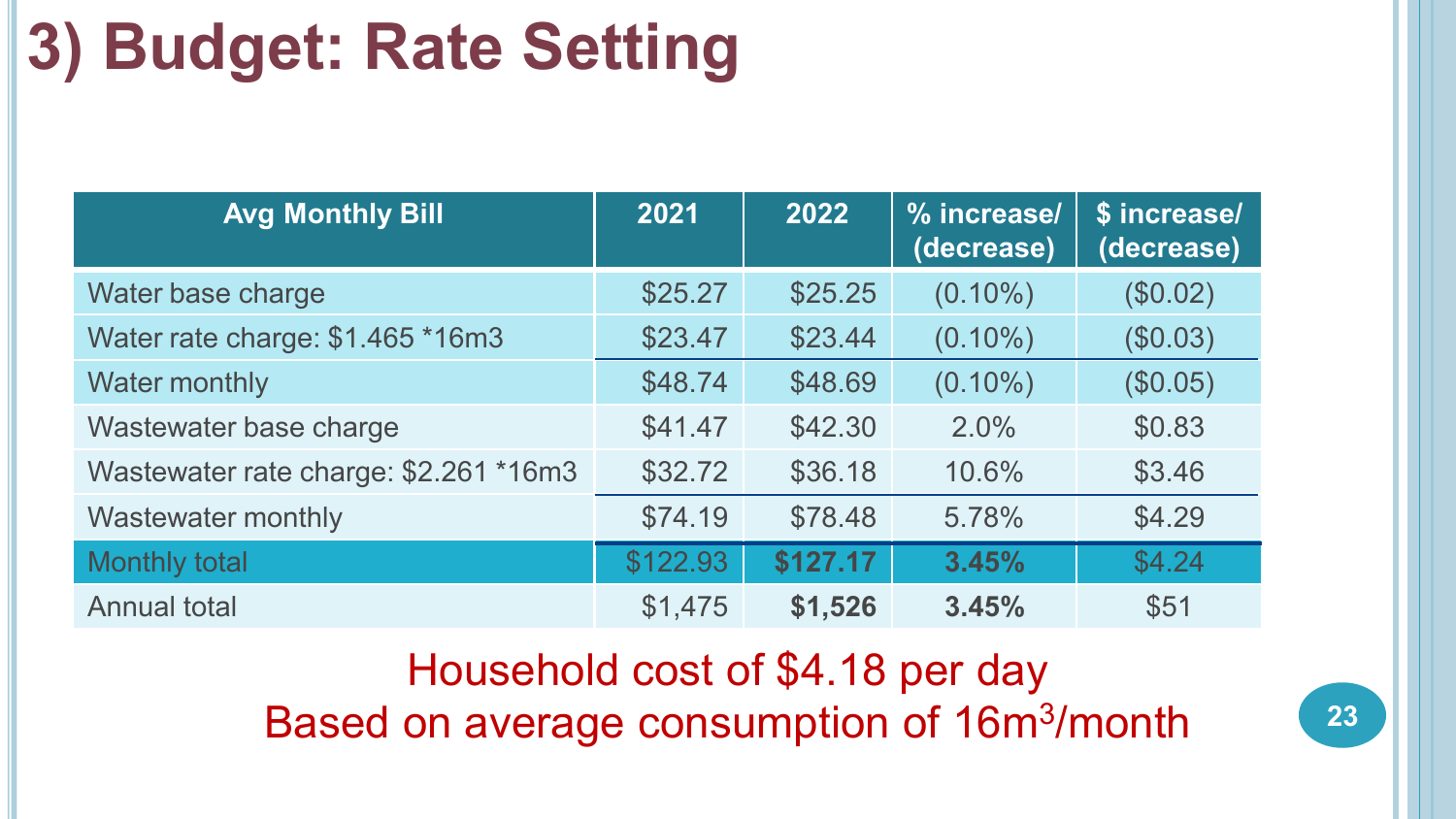#### **3) Budget: Rate Setting Rate History & Forecast**

**Water & Wastewater bill increase by year**



Forecast for 2023-2027 is approx. **3.45%** per year and includes Region increase of **5.15%** per year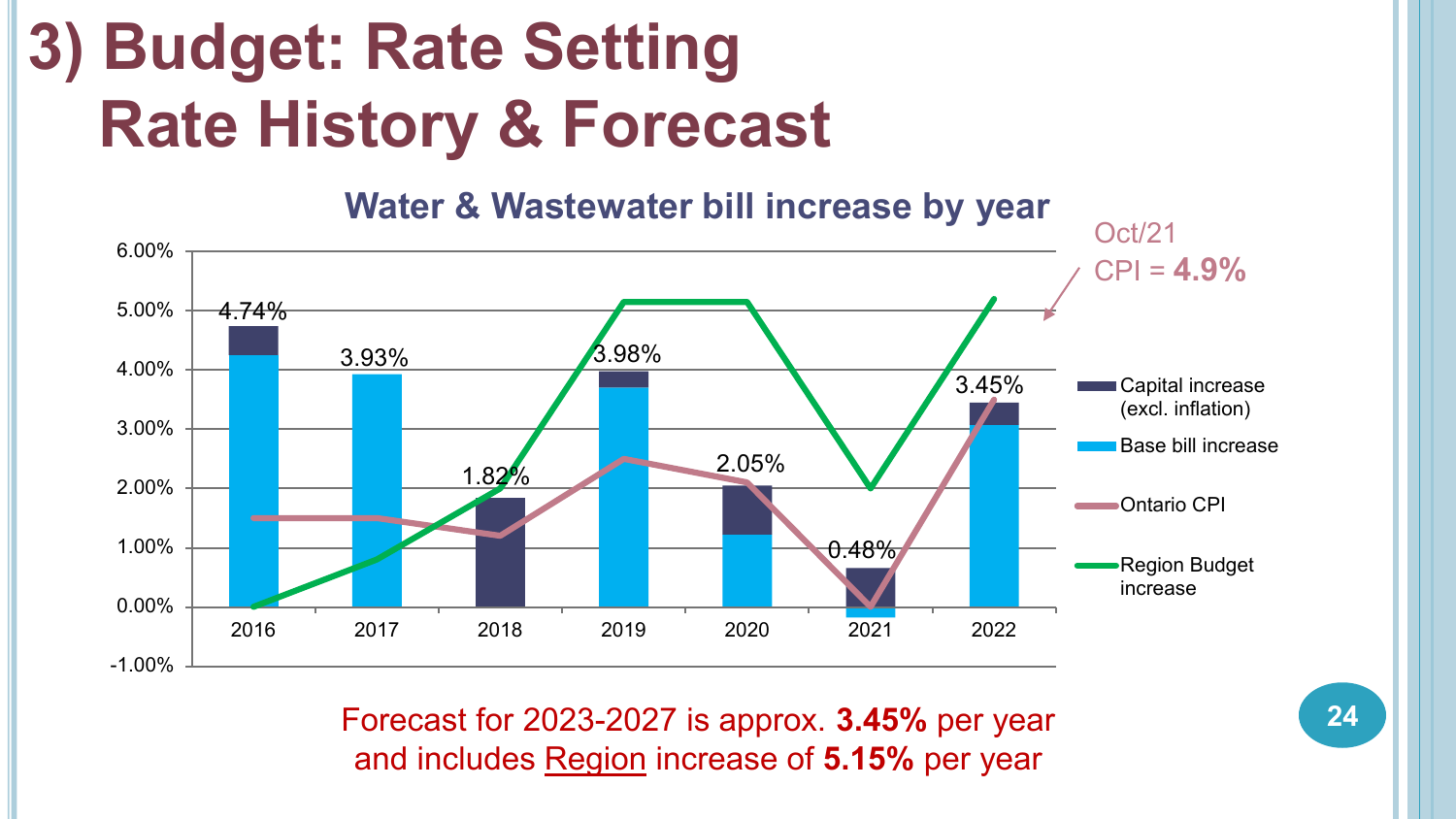#### **4) Risks**

- Volumetric rate: revenue risk from volume variances impacted by consumer shifts such as large consumer changes, aging population uses less water per household than family, COVID-19.
- Weather: consumption, treatment volumes & maintenance costs.
- Billing frequency: monthly based on AWWA best practice & assists with leak detection & customer cash flow.
- Legislative compliance: DWQMS, CLI/ECA wastewater systems
- Comparisons: relatively high residential & low non-res rates.
- o Inflation: trending higher than 3.5% included for 2022.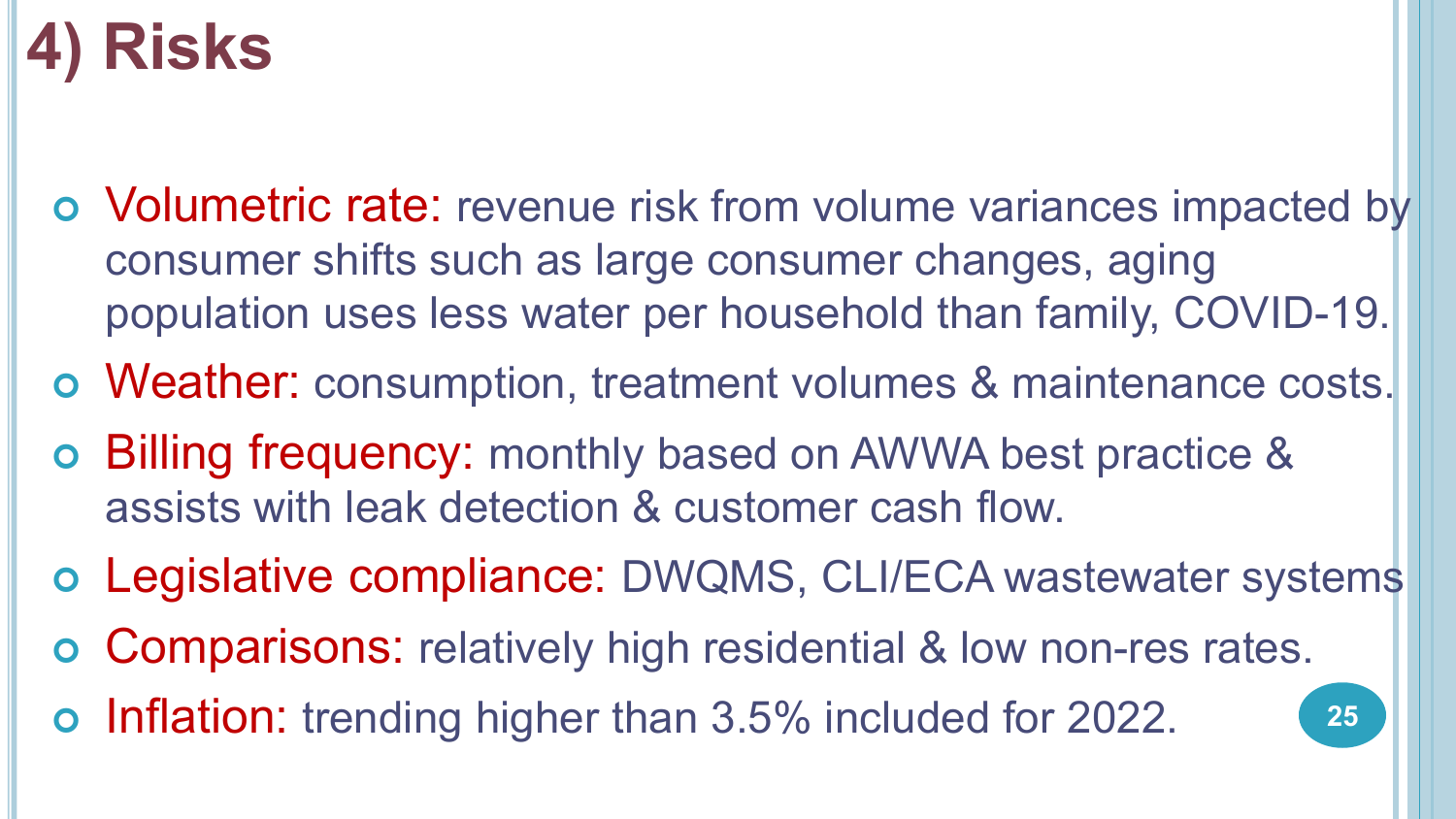#### **4) Opportunities**

- **o** Reserves: below provincial avg but forecasts stable.
- Grant funding: applying for available programs (CSO, OCIF).
- o Meter change out program: reduced meter reading costs, improved customer service & accuracy.
- Condition assessments: more precise capital investments.
- Extraneous flows: continued reduction of extraneous flows

Example photo: infiltration sewer maintenance hole  $\rightarrow$ 

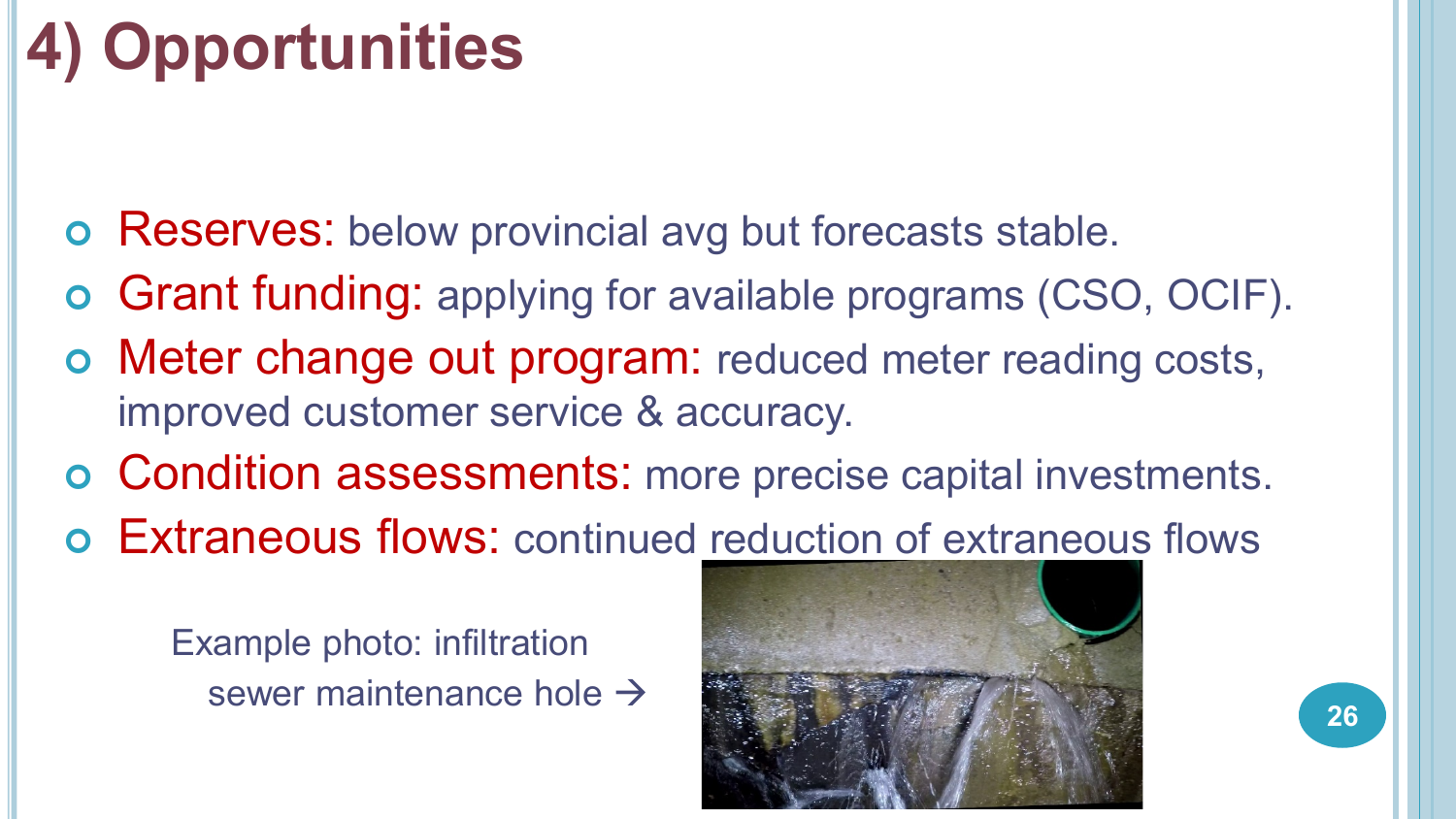## **5) Conclusion Key Messages**

- Costs: Town increase of 1.22% + Region increase of 3.17% for a combined budget increase of 4.39%.
- Rates: When distributed over estimated volumes for 2022, the net increase for the average household is **3.45%**.
- Capital: With this budget, all infrastructure gaps identified in the 2019 AMP are funded with reserve transfers. Water and wastewater capital was presented and approved on November 17.
- Debt: No new debt budgeted or forecasted. Existing debt maturing in 2025 and 2031 will provide additional funding options.
- Further information: Related resources available on Town website, including 20 "Frequently Asked Questions".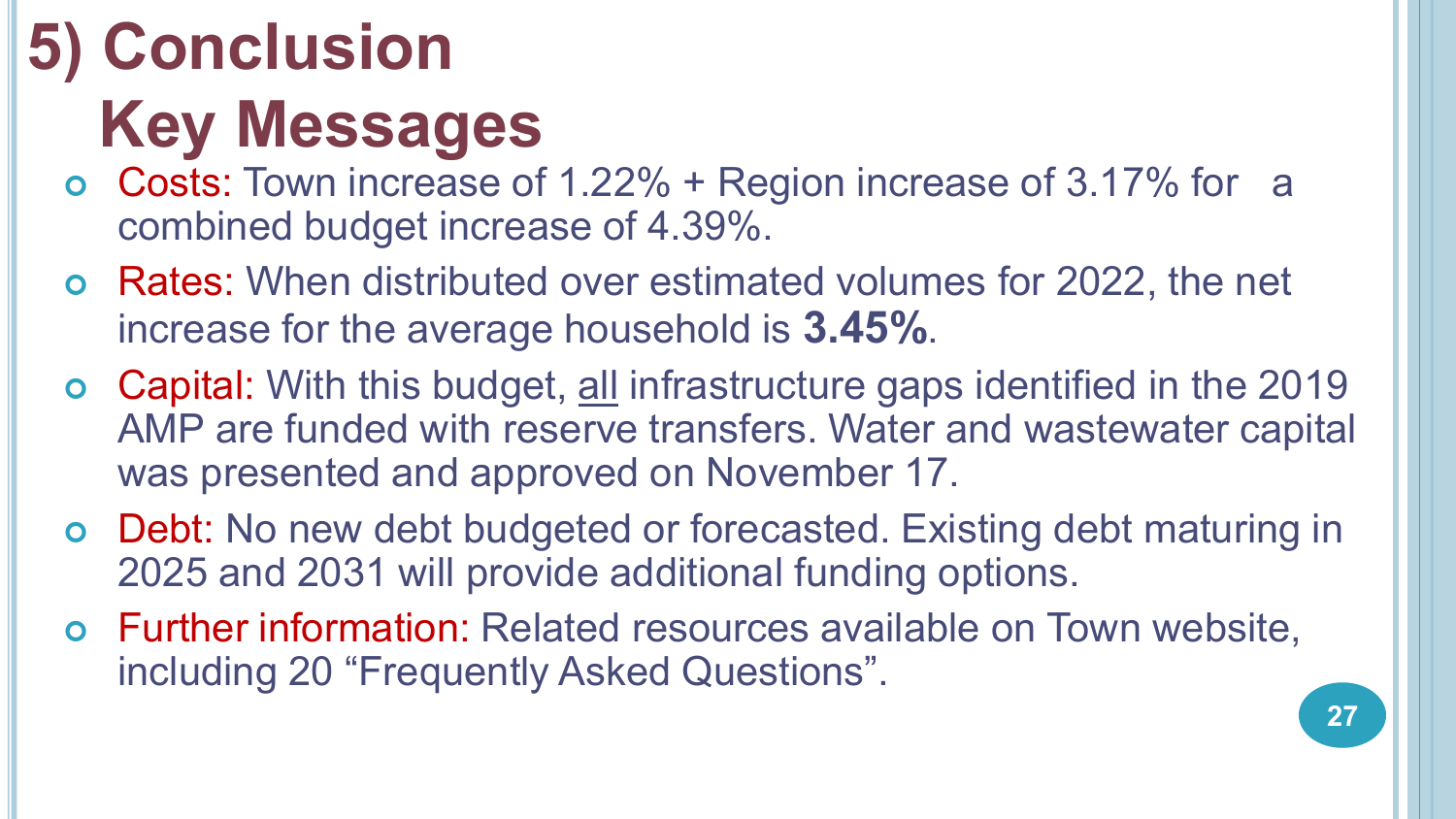## **5) Conclusion Budget Next Steps Water & Wastewater Budget & User Fees:**

- Dec 13 By-law: Preliminary Capital
- Jan 17 By-law: W&WW and Fees

#### **General Levy Budget:**

- Feb 2 Budget-in-Committee: Town Levy #1 with Library reports & presentation
- Feb 9 Budget-in-Committee: Town Levy #2 (if necessary)
- Feb 28 By-laws: Levy & General Capital (actual timing depends on use of dates above) **<sup>28</sup>**